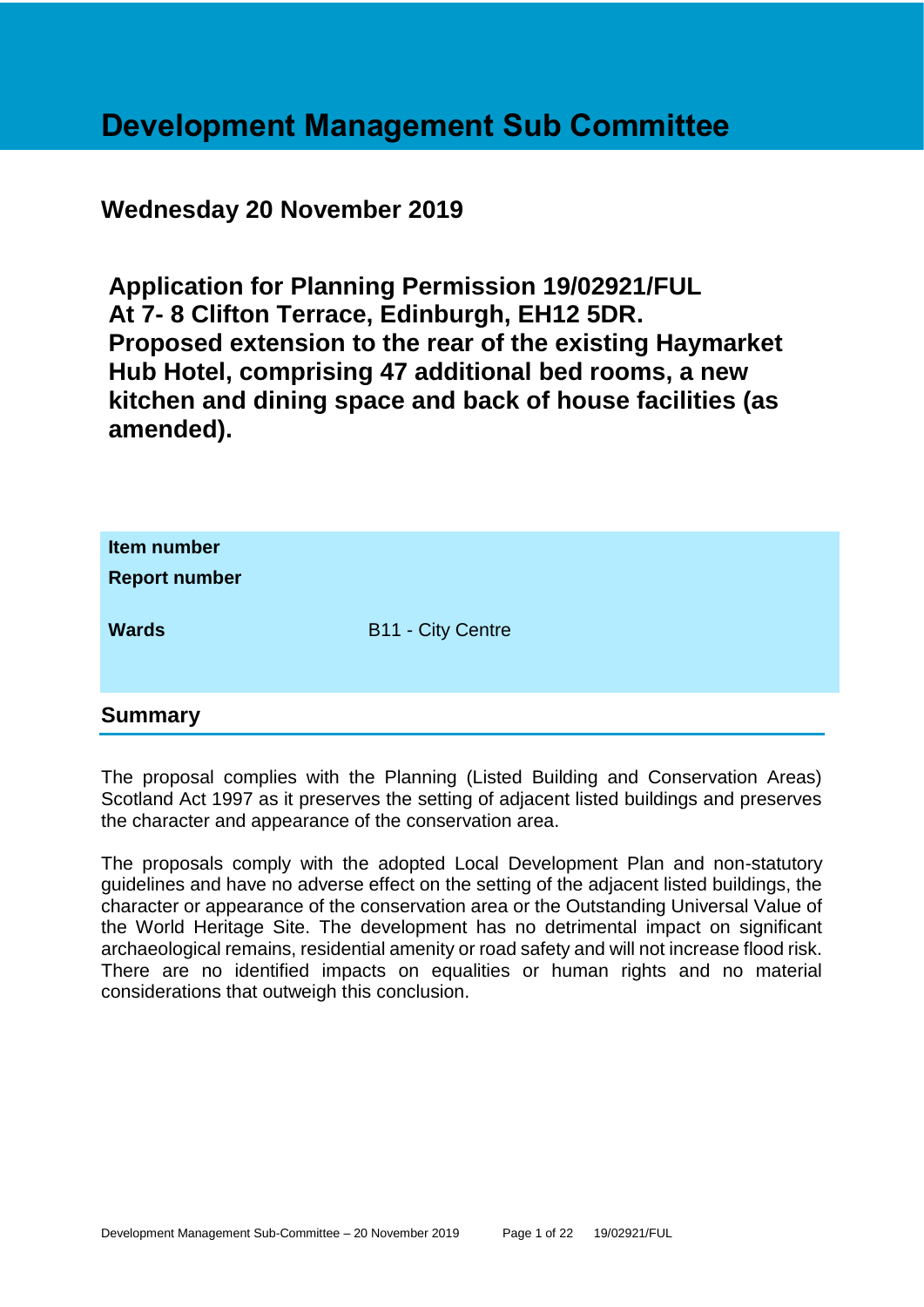| 40 D |  |
|------|--|
|      |  |

| <b>Policies and guidance for</b> | LDPP, LEN03, LEN06, LEN01, LDES01, LDES03, |
|----------------------------------|--------------------------------------------|
| this application                 | LDES04, LDES05, LEN09, LTRA02, LDEL01,     |
|                                  | LTRA03, LTRA04, NSG, NSLBCA, NSGD02, SGDC, |
|                                  | CRPNEW,                                    |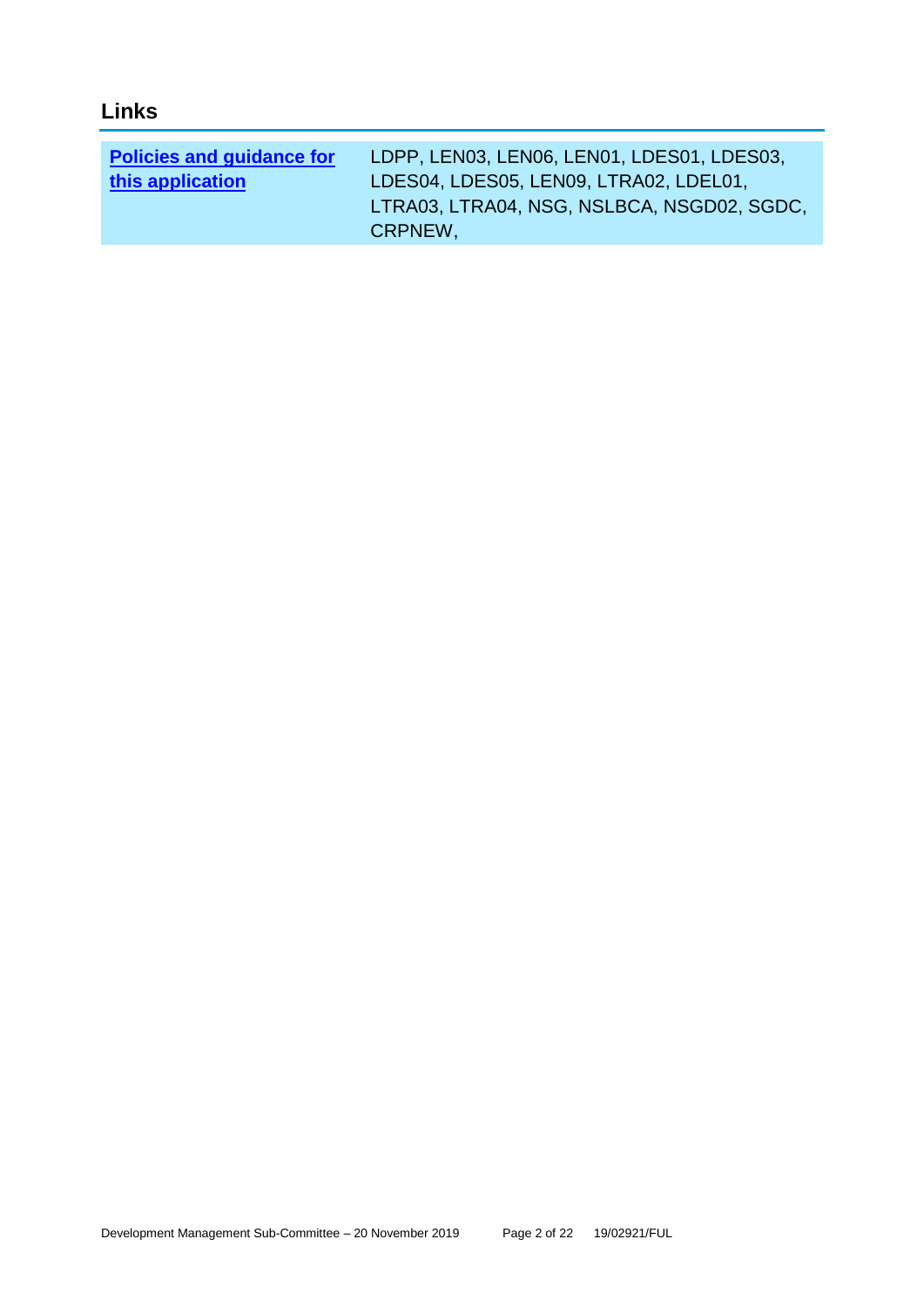# **Report**

**Application for Planning Permission 19/02921/FUL At 7 - 8 Clifton Terrace, Edinburgh, EH12 5DR. Proposed extension to the rear of the existing Haymarket Hub Hotel, comprising 47 additional bed rooms, a new kitchen and dining space and back of house facilities (as amended).**

## **Recommendations**

**1.1** It is recommended that this application be Granted subject to the details below.

## **Background**

#### **2.1 Site description**

The application relates to a T-plan, nine-storey hotel with 195 bedrooms located opposite Haymarket railway station on a site measuring 0.19 hectares. The building fronts Clifton Terrace to the south and the rear faces Rosebery Crescent Lane to the north. The top storey is recessed from the main building edge at the sides and front and the lower ground floor is partly below street level.

The building was built as an office in the 1970s in Brutalist style, clad in aggregate concrete panels. The south (front) and east elevations were over-clad with buff sandstone and curtain-walling at the time of conversion to a hotel in 2012.

The buildings on the east side of Rosebery Crescent (numbers 1 - 8) are category C listed individually and category A listed as a group (listing reference: LB29657-29660, listed on date 10 December 1964).

Pedestrian access is on Clifton Terrace and the hotel car park, comprising 22 spaces occupying a level deck and basement-level area to the rear is accessed via Rosebery Crescent Lane. Service vehicles use a basement-level bay accessed off a lane at the west side of the car park.

A bar/restaurant fronting CliftonTerrace occupies most of the ground floor of the building. The surrounding properties on the north, north-east and west sides are predominantly residential, including a mews courtyard off Rosebery Crescent Lane. The four-storey tenement to the west fronting Clifton Terrace has commercial units at ground floor level and the two-storey terraced properties to the east on Clifton Terrace are in commercial use.

The site is within the Edinburgh World Heritage Site. This application site is located within the New Town Conservation Area.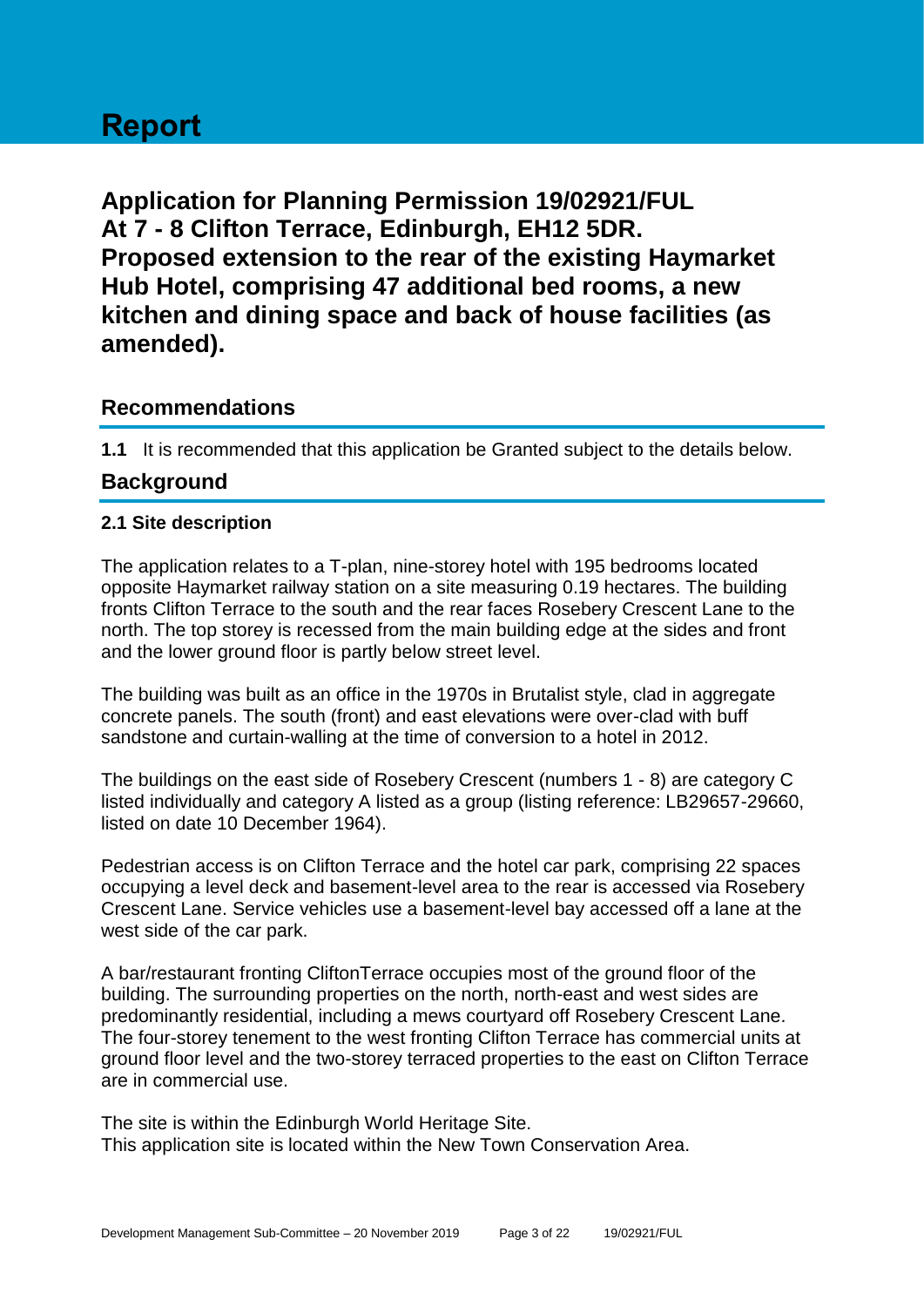## **2.2 Site History**

05 July 2011 - planning permission granted for change of use and extension to office building to create hotel and retail unit and erection of two residential mews dwellings to rear, as amended (10/02100/FUL); not implemented; consent lapsed.

24 May 2012 - planning permission granted for change of use and extension to existing office building to form 179 bedroom hotel and use class uses 1, 2 and 3, two residential mews dwellings to rear and demolition of existing car parking deck, as amended (application reference 11/02100/FUL); implemented except for mews dwellings.

## **Main report**

#### **3.1 Description of the Proposal**

The application is to erect a sandstone and zinc-clad, nine story extension on the rear of the building attached to the west side of the existing rear projection. This extension will accommodate back of house facilities and 47 (nett) additional hotel rooms. Two bedrooms will be lost at ground floor level, so the total number of bedrooms, including the new extension, will be 242.

The proposed extension includes a two-storey, zinc-clad projection to the north containing back of house, kitchen and dining spaces at basement and ground-floor level.

The existing rear projecting section of the building will be over-clad in sandstone and zinc to match the new extension. The existing metal-clad, roof-top plant room on the existing projection will be lowered in height and over-clad with zinc.

The existing car parking on the raised deck will remain and the seven spaces at basement-level will be lost due to the new extension, leaving a total of 15 spaces. There are 14 cycle parking spaces on bike racks to the rear of the hotel at basement level and additional racks will be provided to give a total of 24 spaces.

#### Scheme 1

The original scheme proposed a full sandstone-cladding on the nine-storey extension and no alteration to the existing rear projection.

#### Supporting Documents

The following information was submitted in support of the application:

- − Planning Statement
- − Design and Access Statement;
- − Noise Impact Assessment;
- − Transport Statement and Addendum;
- − Flood Risk and Drainage Impact Assessment and
- − Energy Statement.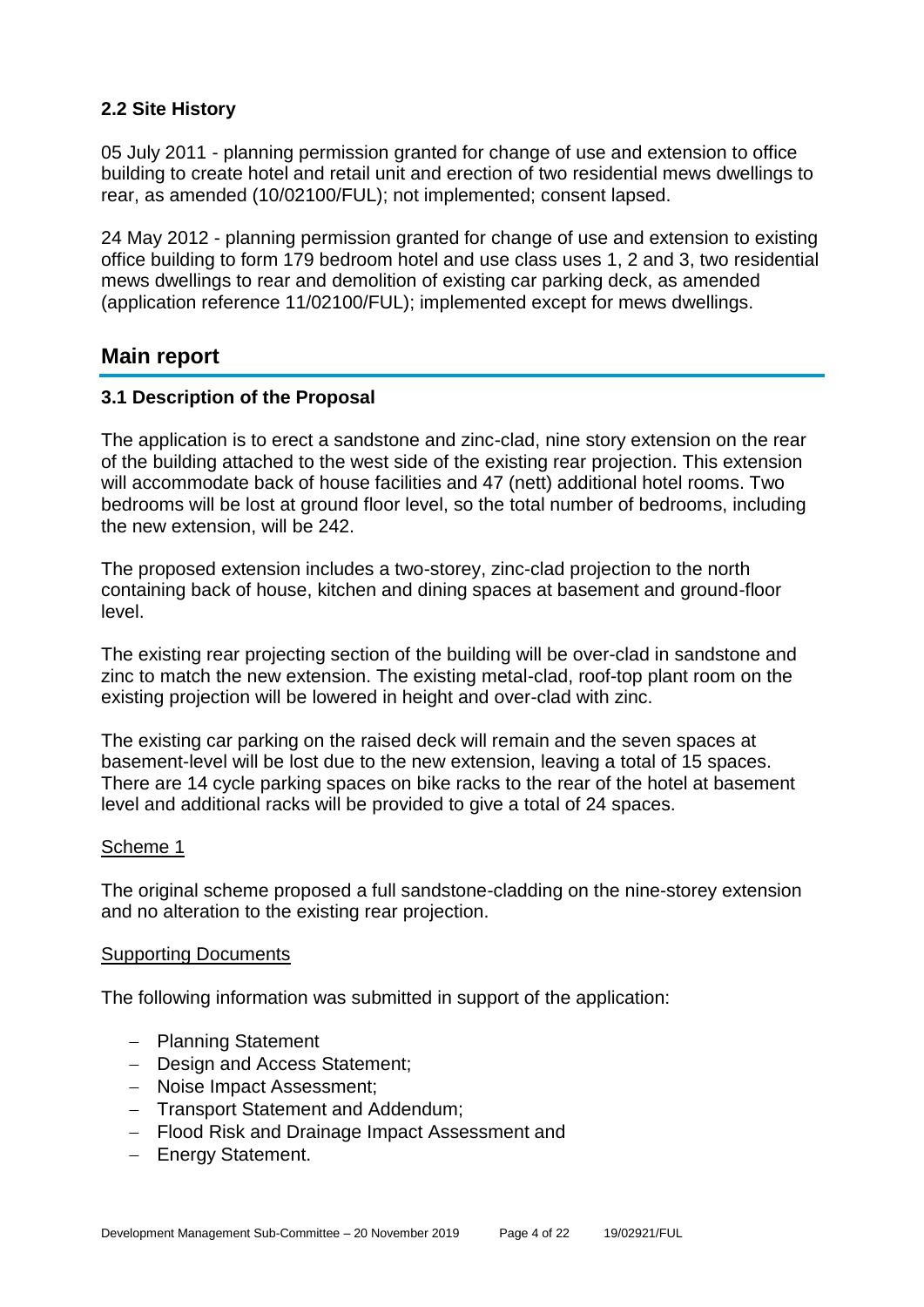These documents are available to view on the Planning and Building Standards Online Services.

#### **3.2 Determining Issues**

Section 25 of the Town and Country Planning (Scotland) Act 1997 states - Where, in making any determination under the planning Acts, regard is to be had to the development plan, the determination shall be made in accordance with the plan unless material considerations indicate otherwise.

Section 59 of the Planning (Listed Buildings and Conservation Areas) (Scotland) Act 1997 states that in considering whether to grant planning permission for development which affects a listed building or its setting, a planning authority shall have special regard to the desirability of preserving the building or its setting or any features of special architectural or historic interest which it possesses.

Section 64 of the Planning (Listed Buildings and Conservation Areas) (Scotland) Act 1997 states - special attention shall be paid to the desirability of preserving or enhancing the character or appearance of the conservation area.

Do the proposals comply with the development plan?

If the proposals do comply with the development plan, are there any compelling reasons for not approving them?

If the proposals do not comply with the development plan, are there any compelling reasons for approving them?

#### **3.3 Assessment**

To address these determining issues, the Committee needs to consider whether:

- a) the proposals preserve or enhance the character or appearance of the conservation area
- b) the proposals preserve the setting of the listed buildings
- c) the proposals harm the Outstanding Universal Value of the Old and New Towns of Edinburgh World Heritage Site
- d) the proposed scale, form, design and materials are acceptable;
- e) the proposals have an adverse impact on significant archaeological remains;
- f) the proposals are detrimental to residential amenity or road safety;
- g) the development will increase flood risk;
- h) any impacts on equalities or human rights are acceptable and
- i) public comments have been addressed.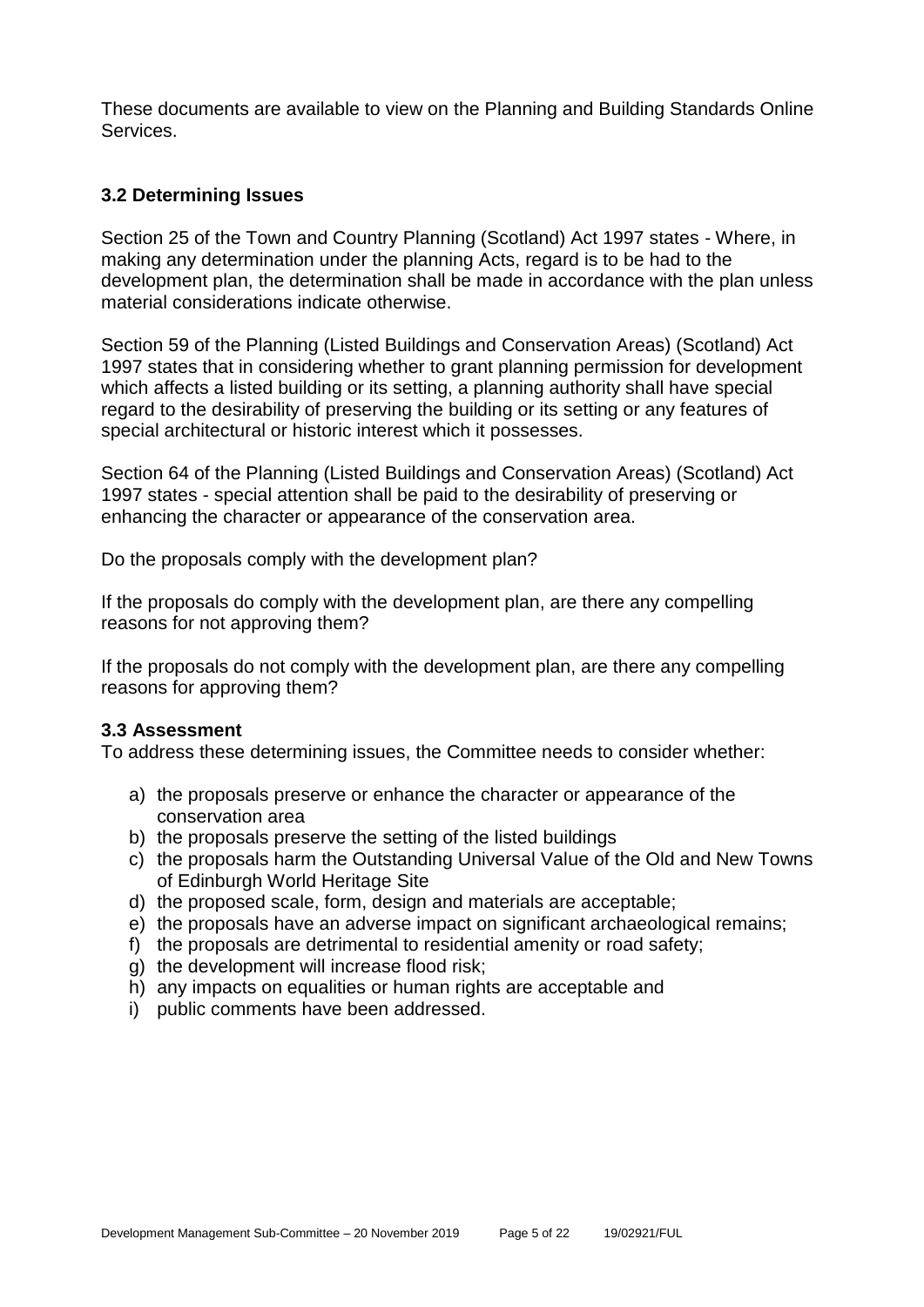#### **a) Character and Appearance of Conservation Area**

LDP Policy Env 6 states that development within a conservation area will be permitted if it preserves or enhances the special character or appearance of the conservation area and is consistent with the relevant conservation area character appraisal and demonstrates high standards of design and utilises materials appropriate to the historic environment.

The Old Town Conservation Area Character Appraisal states that new development in this part of the conservation area should complement the urban grain and massing characteristics of the locality and make use of the existing historic palette of building materials, particularly natural stone.

The existing building is out of character with the surrounding area in terms of height, scale, massing, form and building line. The proposed extension will be located to the rear and will not be visible from main public viewpoints. Its materials and design are based on the re-clad east elevation of the hotel as remodelled in 2012, so the new structure is in keeping with the improved elevations of the original building.

Whilst additional mass will be added to the existing building, the proposed structure due to its discreet location and appropriate elevational design and materials will have no detrimental impact on the key views, historic street pattern or architectural forms and styles that characterise this western part of the New Town.

The revised scheme reduces the massing and height of the roof-top structures on the east elevation of the rear projection, which is higher height than the front part of the building. These roof structures, along with the unsympathetic concrete-clad east elevation, makes the rear projection dominant in key views of the building from Morrison Street. The proposed reduction in roof mass and height, along with the cladding of the top storey in zinc and east elevation in natural buff sandstone, will significantly reduce the dominant visual impact of the rear projection by making it appear subservient to the main building. The zinc top storey will also allude to the slate roofs of the adjacent terrace on Clifton Terrace, making the appearance of the building more in keeping with a key architectural characteristic of the conservation area, albeit in a different material and without a pitch.

This reduction in visual impact through re-cladding in is carried through to the rear and west elevations of the existing rear projection which are visually prominent from Rosebery Crescent Lane. The use of natural stone cladding will allow the building to relate better to its surrounding context which is characterised by sandstone traditional buildings and the introduction of vertically-aligned fenestration on the blank rear elevation of the existing projection will make this structure more in keeping with the neighbouring tenement on Clifton Terrace in terms of elevational treatment.

The proposed two storey extension to the rear is low-lying, sitting one storey above the existing raised car park. The contemporary flat-roofed design is acceptable in the context of the modern style of the existing building and will ensure that this part of the extension does not visually dominate the existing mews buildings off Rosebery Crescent Lane. Zinc is a traditional material within the New Town and often used as cladding on contemporary-style new structures in the area.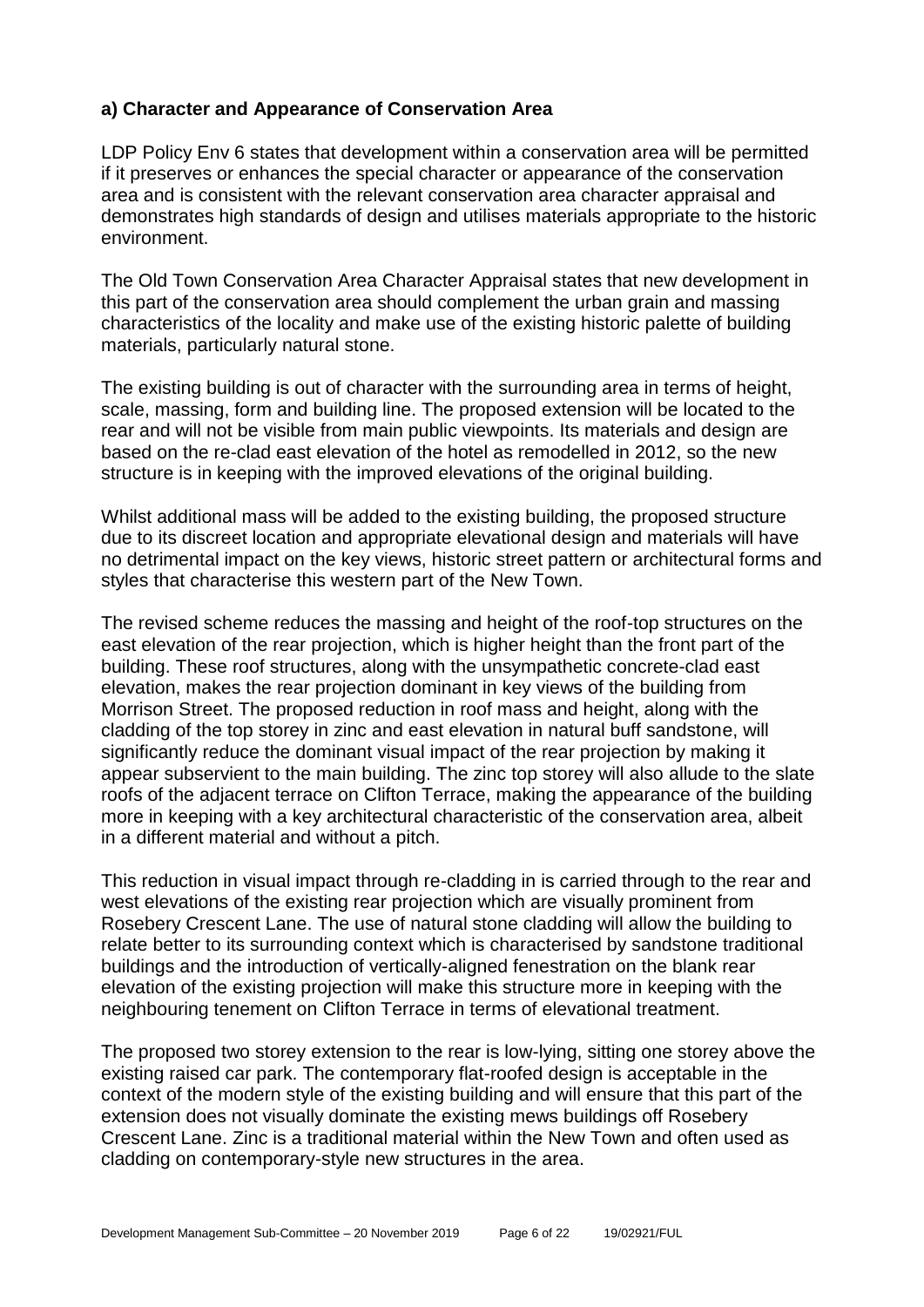With reference to the Planning (Listed Buildings and Conservation Areas) (Scotland) Act 1997 the proposals preserve the character and appearance of the conservation area. There are no adverse impacts on the setting of the conservation area. The proposals will therefore preserve and enhance the character and appearance of the conservation area, in compliance with LDP Policy Env 6.

## **b) Setting of Listed Buildings**

Section 59 (1) of the Planning (Listed Building and Conservation Areas)(Scotland) Act 1997 states:-

*In considering whether to grant planning permission for development which affects a listed building or its setting, a planning authority or the Secretary of State, as the case may be, shall have special regard to the desirability of preserving the building or its setting or any features of special architectural or historic interest which it possesses.*

Historic Environment Scotland's document 'Managing change in the Historic Environment - Setting' states;

*'Setting' is the way the surroundings of a historic asset or place contribute to how it is understood, appreciated and experienced.*

The document states that where development is proposed it is important to:

- − Identify the historic assets that might be affected;
- − Define the setting of each historic asset; and
- − Assess the impact of any new development on this.

HEPS Policy HEP4 ensures that any changes to specific assets protects the historic environment and should be enhanced where possible.

LDP Policy Env 3 states that development within the curtilage or affecting the setting of a listed building will only be permitted if not detrimental to the appearance or character of the building or its setting.

The setting of the category A group listed buildings on the east side of Rosebery Crescent is already dominated by the existing high-rise hotel building. The proposed extension matches the height of the existing rear outshoot and is a sufficient distance away from the rear elevation of Rosebery Crescent to have no detrimental impact on the setting of this listed group of buildings, in compliance with LDP Policy Env 3

#### **c) Outstanding Universal Value of World Heritage Site**

The Outstanding Universal Value of the Old and New Towns of Edinburgh World Heritage Site is defined as the remarkable juxtaposition of two clearly articulated urban planning phenomena: the contrast between the organic medieval Old Town and the planned Georgian New Town which provides a clarity of urban structure unrivalled in Europe.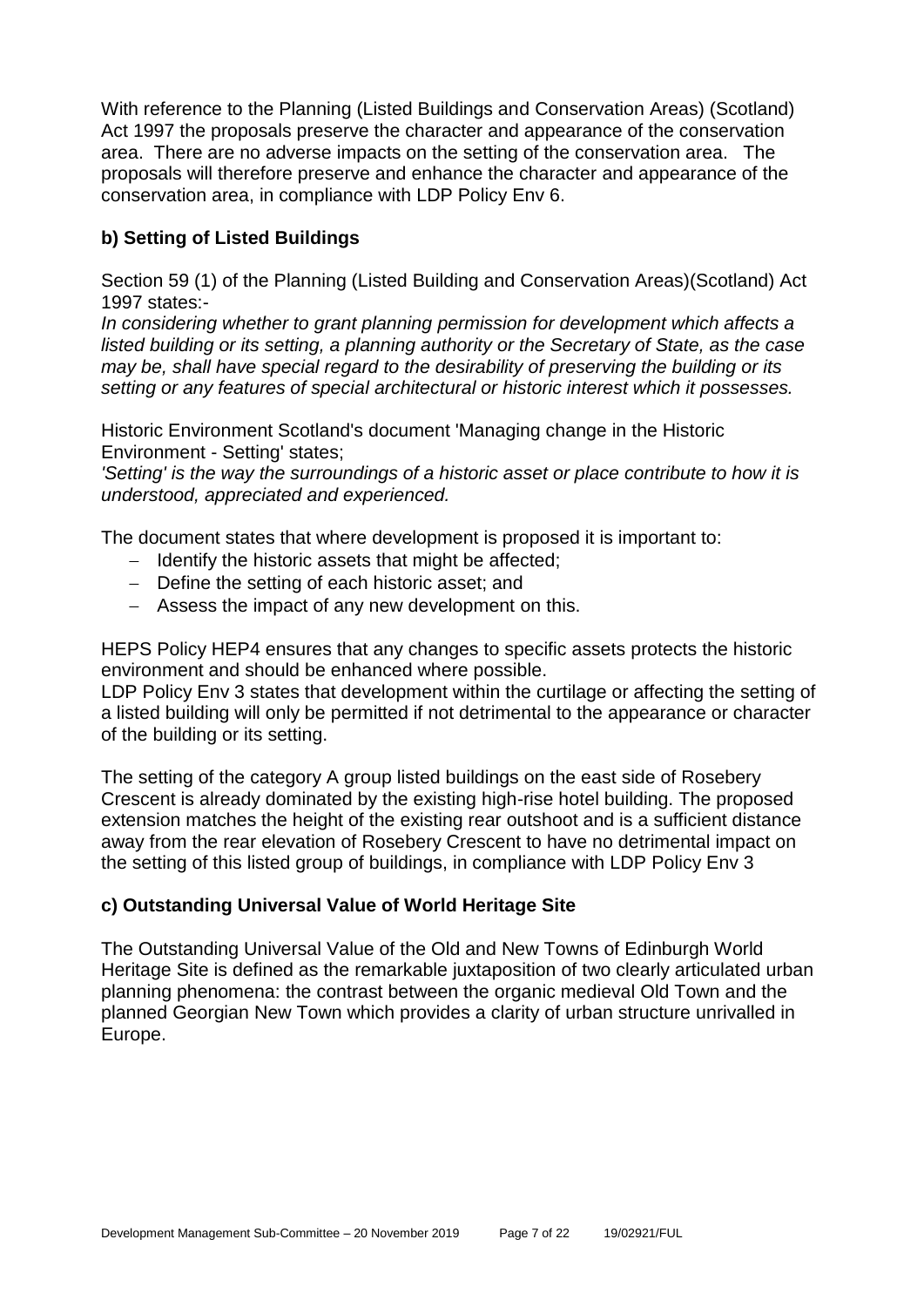The proposed extension, due to its relatively discreet location, will have no impact on key views of the building and the proposed alterations to the existing rear projection will reduce the visual impact of the structure.

The development will therefore cause no harm to the Outstanding Universal Value of the Old and New Towns of World Heritage Site, in compliance with Edinburgh Local Development Plan Policy Env 1.

#### **d) Scale, Form, Design and Materials**

LDP Policy Des 1 states that permission will be granted for development that contributes toward a sense of place and draws from the positive characteristics of the surrounding area. The proposed hotel extension is not excessive in scale and will contribute positively to the mixed character and vitality of the Haymarket area.

The proposals incorporate sandstone-clad elevations and mimic the appearance of slate roofs which are characteristic features of the surrounding area. The reduction in the visual impact of the existing rear projection will have a positive impact on prominent views of the building and improve the appearance of the structure from Rosebery Crescent Lane.

The development is therefore acceptable in terms of scale, form, design and materials, in compliance with LDP Policies Des 1, Des 3, Des 4 and the Edinburgh Design Guidance.

#### **e) Archaeological Remains**

The site lies within an area of historic and archaeological significance, with settlement that may stretch back into the medieval period.

The associated ground-breaking works could disturb archaeological remains, so a condition has been applied to ensure that an archaeological investigation is undertaken prior to works commencing.

#### **f) Residential Amenity and Road Safety**

#### Residential Amenity

The proposed development is an extension to the existing hotel and plant for new building services will be located on the existing roof and on the roof of the nine-storey extension. There are residential properties in the surrounding area to the north, east and west.

The Noise Impact Assessment submitted concludes that there will be no adverse impacts from either plant or deliveries and Environmental Protection accept these findings. A condition has been applied to ensure that the kitchen extract and ventilation system is of appropriate specification.

The rear extension will be approximately nine metres closer to the properties which front Rosebery Crescent than the existing building. Bedroom windows which will be installed on the west elevation of the extension will directly face the rear of these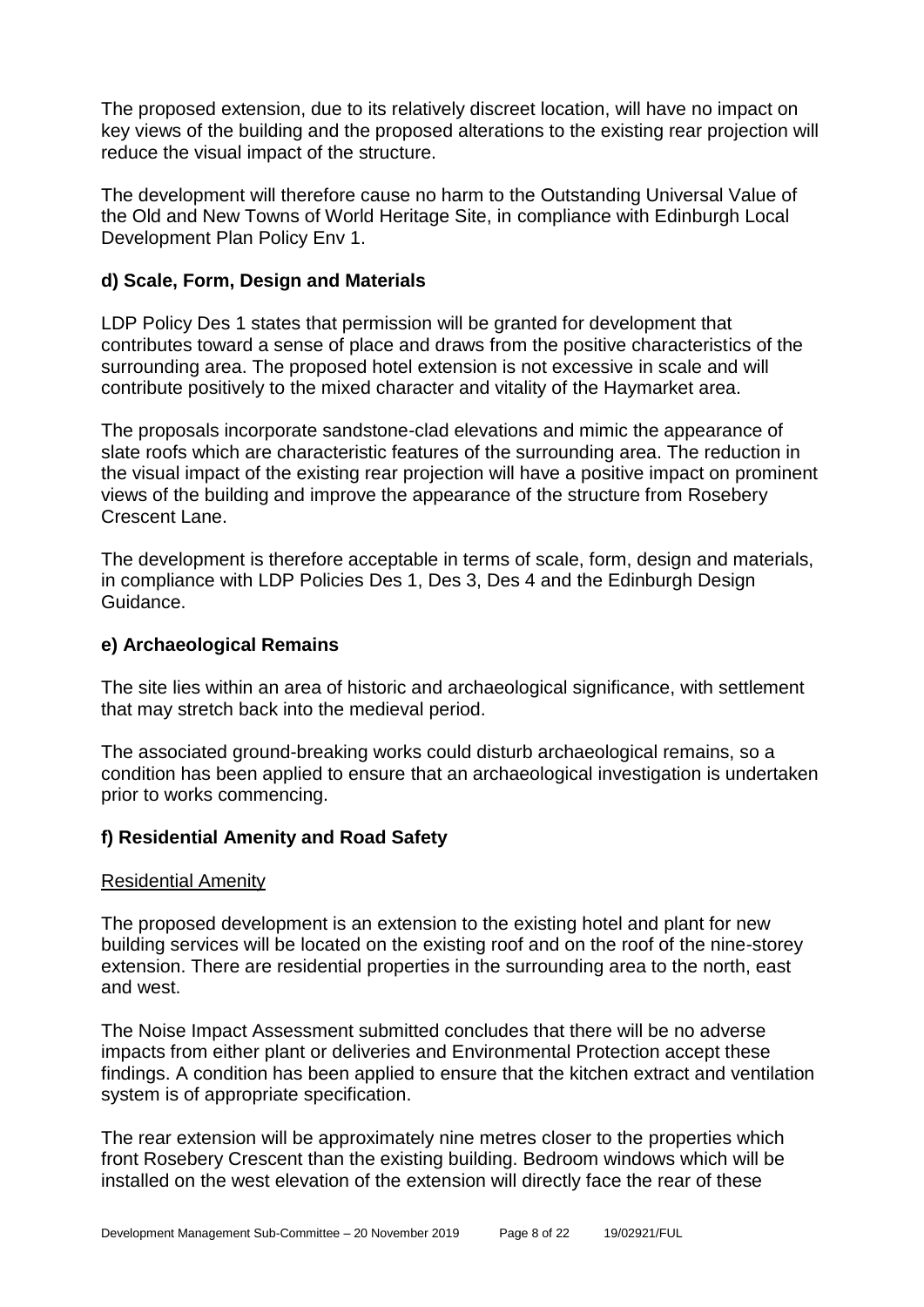dwellings and their gardens. However, the hotel windows will be more than 26 metres from the windows of these properties at the closest point and just under 10 metres from the edge of the application site. This distance is sufficient to ensure that the privacy of these adjacent properties will not be adversely affected.

No windows in the new extension will directly face windows on the existing mews buildings off Rosebery Crescent Lane and the windows in the nine-storey projection on the north elevation are approximately 18 metres away from the rear windows of the approved mews development to the north of the hotel, which has not been implemented. The windows in the proposed two-storey extension are high level only, so these will not result in loss of privacy for adjacent residences.

The existing building adversely affects the amount of daylight into the windows on the rear elevations of the neighbouring properties to the west. Although the proposed extension will be closer to these properties, its height is lower than the existing rear projection so the amount of daylight into these windows will not be significantly affected by the proposed extension. The same applies to the level of sunlight to the gardens of the neighbouring properties which are already heavily overshadowed by the existing hotel building and other south-facing properties along Clifton Terrace.

The proposed development will therefore have no adverse impact in terms of the amenity of future occupiers and neighbouring residences, in compliance with LDP Policy Des 5.

#### Road Safety

The site is in easy walking distance of the city centre and is well served by public transport infrastructure, notably Haymarket railway station and the tram stop directly opposite, plus numerous bus services.

The amount of car parking will be reduced which will encourage the use of public transport and additional cycle parking spaces will be provided. A condition has been applied to ensure that the specification is appropriate.

The applicant is required to contribute the sum of £152,121 (based on a 47 bedroom hotel extension in Zone 1) towards the Edinburgh Tram project which will be secured via a legal agreement.

The existing servicing arrangements will be continued, and any additional service traffic is not considered to be significant in terms of the impact on road safety. An informative has been applied regarding the marking of the area in front of the private car park access west of the service area to prevent obstruction.

The development will therefore have no detrimental impact in terms of residential amenity or road safety.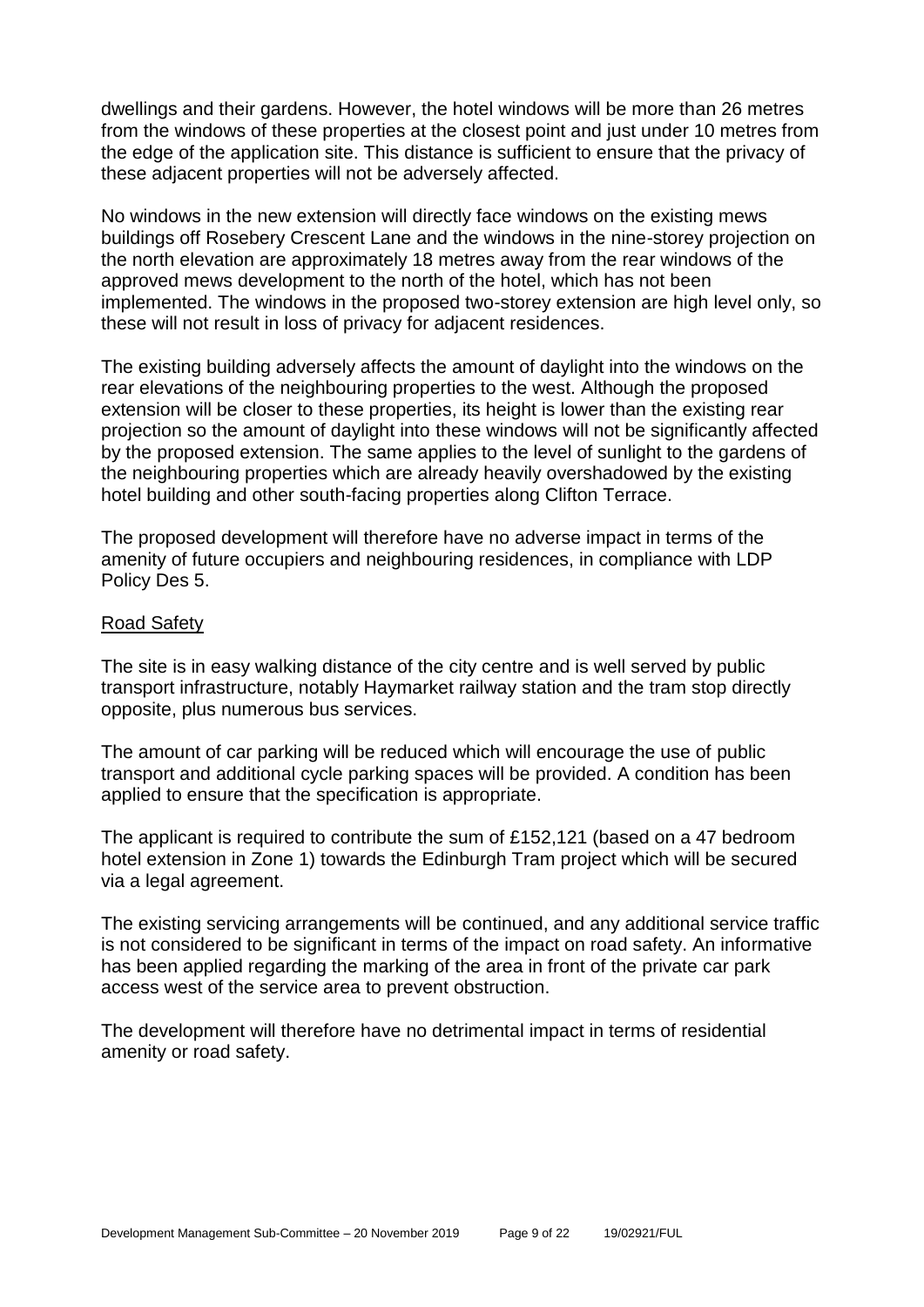## **g) Flood Risk**

The site is not within a flood risk area. However, SEPA Pluvial flood maps show an area of flooding to the south-west of the site boundary.

The applicant has submitted a Flood Risk and Drainage Impact Strategy which concludes that the proposed development will not adversely affect the risk of flooding in the area and a drainage strategy can be satisfactorily implemented. A condition has been applied to ensure that the details of the proposed sustainable urban drainage system (SUDS) is appropriate.

## **h) Impact on Equalities and Human Rights**

The application has been assessed and has no apparent impact in terms of equalities or human rights.

#### **i) Public Comments**

#### Material Objections

- − the proposed extension constitutes over-development in this sensitive historic environment - this has been addressed in sections 3.3 a), b) and c);
- − the proposals will have a negative impact on the character of New Town Conservation Area and World Heritage Site - this has been addressed in sections 3.3 b) and c);
- − the visualisations provided are not sufficiently detailed and varied to allow proper assessment of the impact on the historic cityscape and skyline - the revised Design and Access Statement provides sufficient detail on the visual impact of the proposals;
- − the development will exacerbate existing noise levels and disturbance this has been addressed in section 3.3 f);
- − there will be smells from plant and extract ducts this has been addressed in section 3.3 f);
- − the proposed extension will result in loss of privacy and overshadowing this has been addressed in section 3.3 f);
- − the hotel accommodation is poor quality, including rooms without windows the standards set out in the Edinburgh Design Guidance do not apply to hotel developments;
- − the increase in service vehicles will causing congestion and air pollution, especially when Rosebery Crescent becomes one-way - this has been addressed in section 3.3f); and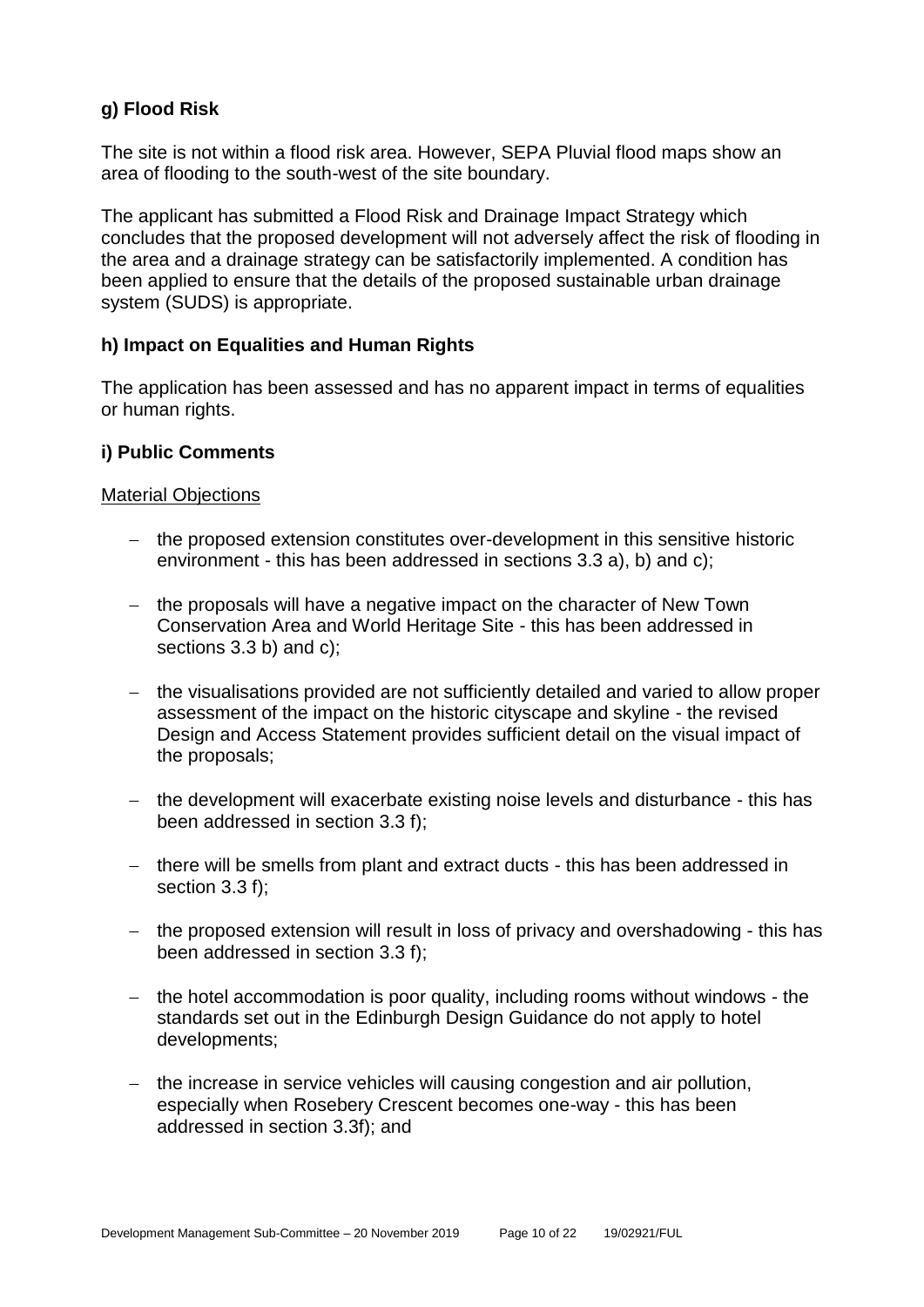- − the proposed deliveries/collections hours are not acceptable and access should be from the front of the premises - no change is proposed to the current hours of operation or access location for service vehicles.
- − Non-material Objections

The following grounds of objection are non-material in planning terms.

- − safety of construction;
- − damage caused by service vehicles;
- − noise, dust, etc. during construction;
- − access for fire escape;
- − right of access to a private car park;
- − decrease in value/rental value of properties;
- − anti-sociable behaviour/type of guests;
- − hotel management, e.g. content of bins;
- − increase in seagulls; and
- − breach of current planning conditions.

#### **Conclusion**

The proposal complies with the Planning (Listed Building and Conservation Areas) Scotland Act 1997 as it preserves the setting of adjacent listed buildings and preserves the character and appearance of the conservation area.

The proposals comply with the adopted Local Development Plan and non-statutory guidelines and have no adverse effect on the setting of the adjacent listed buildings, the character or appearance of the conservation area or the Outstanding Universal Value of the World Heritage Site. The development has no detrimental impact on significant archaeological remains, residential amenity or road safety and will not increase flood risk. There are no identified impacts on equalities or human rights and no material considerations that outweigh this conclusion.

It is recommended that this application be Granted subject to the details below.

#### **3.4 Conditions/reasons/informatives Conditions: -**

- 1. A detailed specification, including trade names where appropriate, of all the proposed external materials shall be submitted to and approved in writing by the Planning Authority before work is commenced on site; Note: samples of the materials may be required.
- 2. No development shall take place until the applicant has secured the implementation of a programme of archaeological work, in accordance with a written scheme of investigation which has been submitted to and approved in writing by the Planning Authority, having first been agreed by the City Archaeologist.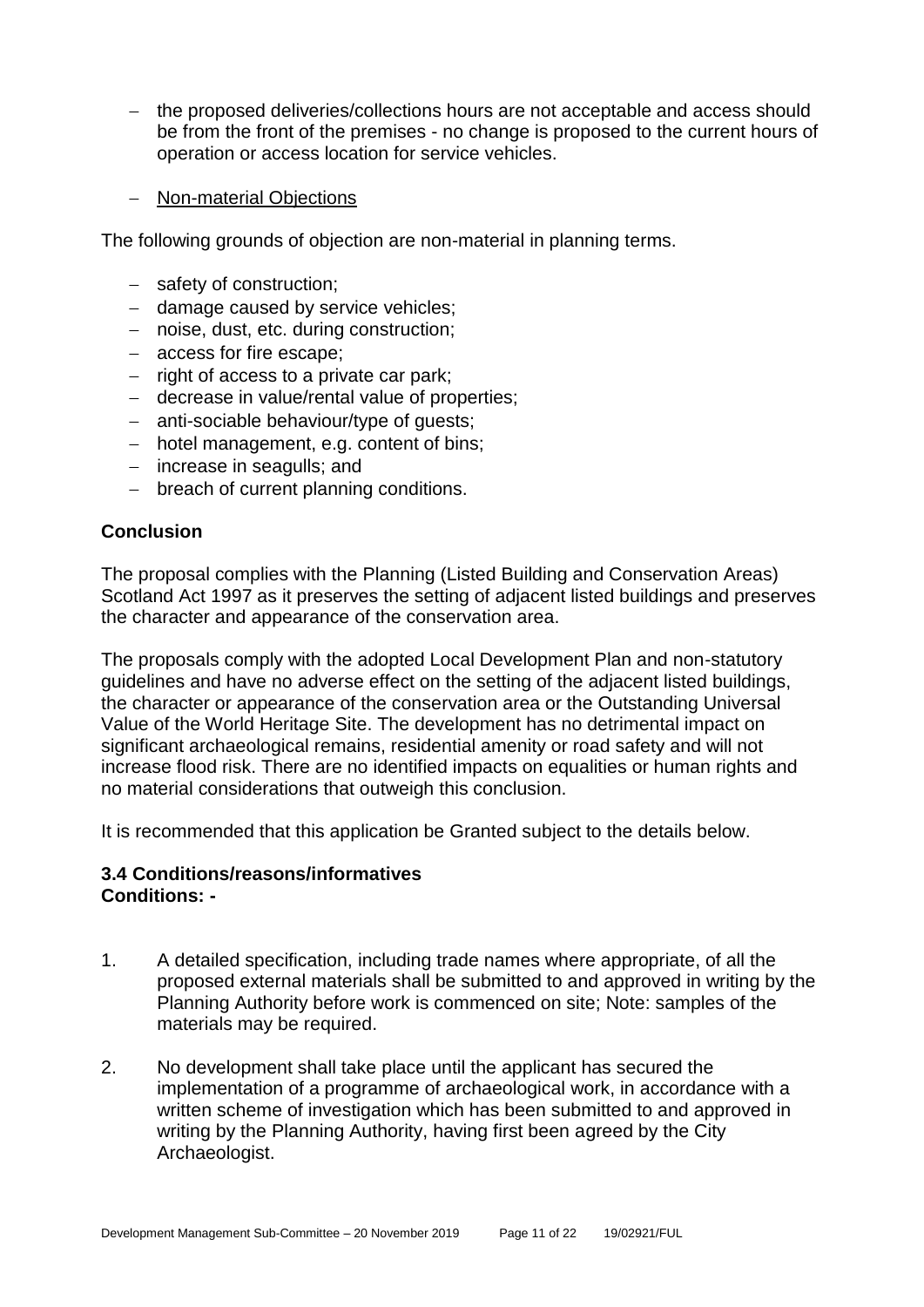- 3. Prior to the occupation of the extension hereby approved, the extract flue and ventilation system, capable of 30 air changes per hour, as show on drawing no. E1854 (PL)011 P02 dated 16/01/2019 shall be implemented.
- 4. Details of the proposed additional cycle parking spaces shall be submitted to and approved in writing by the Planning Authority before work is commenced on site.
- 5. Details of the proposed sustainable urban drainage system (SUDS) shall be submitted to and approved in writing by the Planning Authority before work is commenced on site.

#### **Reasons**:-

- 1. In order to enable the planning authority to consider this/these matter/s in detail.
- 2. In order to safeguard the interests of archaeological heritage.
- 3. In order to safeguard the amenity of neighbouring residents and other occupiers.
- 4. In order to enable the planning authority to consider this/these matter/s in detail.
- 5. In order to enable the planning authority to consider this/these matter/s in detail.

#### **Informatives**

It should be noted that:

1. Consent shall not be issued until a suitable legal agreement has been concluded in relation to securing a tram contribution of £152,121 (based on 47 bed hotel extension in Zone 1). The sum will be indexed as appropriate and the use period will be 10 years from date of payment.

The legal agreement should be concluded within 6 months of the date of this notice. If not concluded within that 6 month period, a report will be put to committee with a likely recommendation that the application be refused.

2. The proposed site is on or adjacent to the operational Edinburgh Tram. An advisory note should be added to the decision notice, if permission is granted, noting that it would be desirable for the applicant to consult with the tram team regarding construction timing. This is due to the potential access implications of construction/delivery vehicles and likely traffic implications as a result of diversions in the area which could impact delivery to, and works at, the site. Tram power lines are over 5m above the tracks and do not pose a danger to pedestrians and motorists at ground level or to those living and working in the vicinity of the tramway. However, the applicant should be informed that there are potential dangers and, prior to commencing work near the tramway, a safe method of working must be agreed with the Council and authorisation to work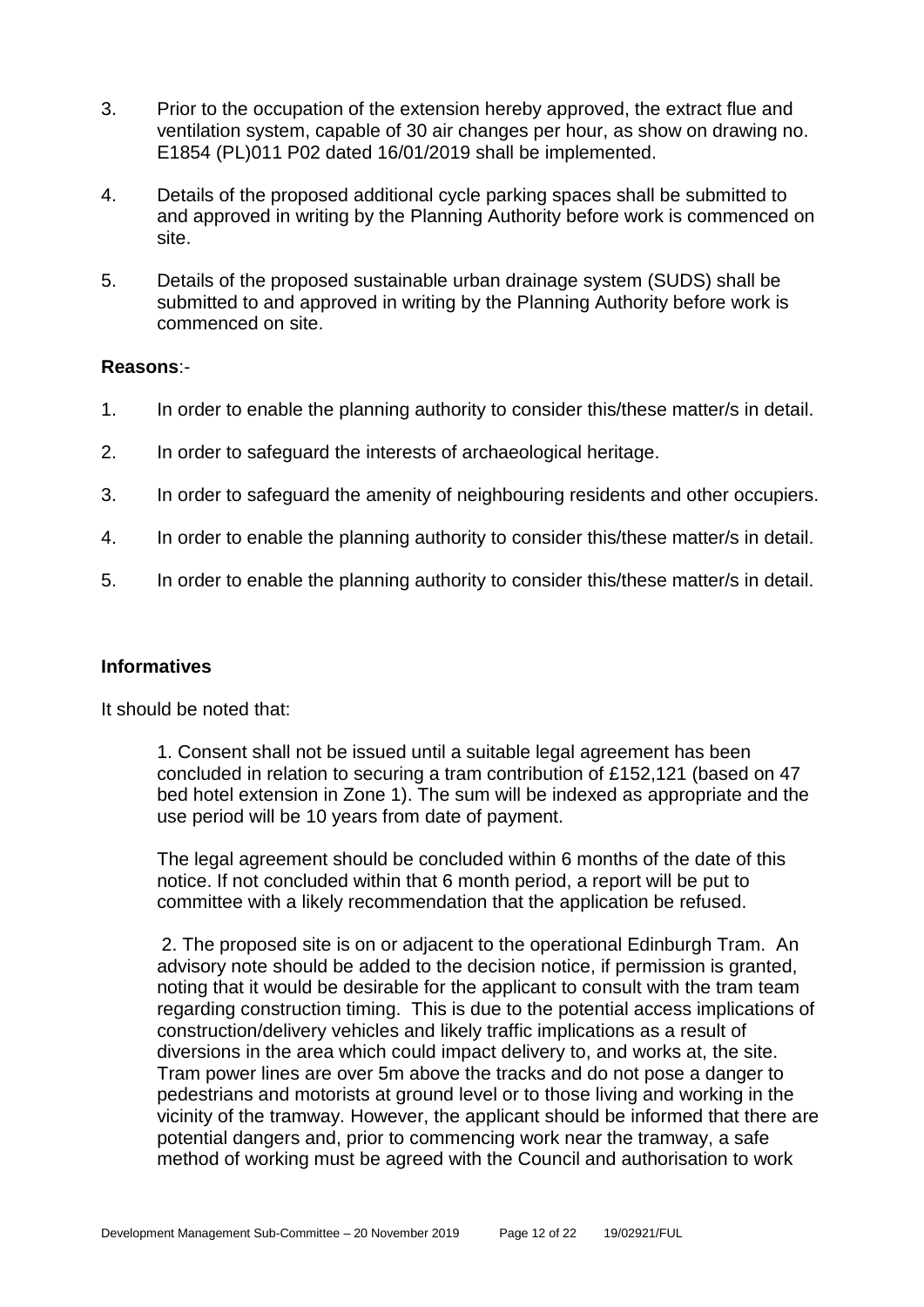obtained. Authorisation is needed for any of the following works either on or near the tramway:

- Any work where part of the site such as tools, materials, machines, suspended loads or where people could enter the Edinburgh Tram Hazard Zone. For example, window cleaning or other work involving the use of ladders;

- Any work which could force pedestrians or road traffic to be diverted into the Edinburgh Trams Hazard Zone;

- Piling, using a crane, excavating more than 2m or erecting and dismantling scaffolding within 4m of the Edinburgh Trams Hazard Zone:

- Any excavation within 3m of any pole supporting overhead lines;

- Any work on sites near the tramway where vehicles fitted with cranes, tippers or skip loaders could come within the Edinburgh Trams Hazard Zone when the equipment is in use;

- The Council has issued guidance to residents and businesses along the tram route and to other key organisations who may require access along the line. See our full guidance on how to get permission to work near a tram way http://edinburghtrams.com/community/working-around-trams

3. i) The applicant shall provide/install keep clear marking at the access of the private car park access west of the proposed service area to prevent obstruction of the access.

ii) The applicant should be aware of the potential impact of the proposed development on the Edinburgh Tram and the Building Fixing Agreement. Further discussions with the Tram Team will be required.

iii) In accordance with the Council's LTS Travplan3 policy, the applicant should consider developing a Travel Plan including provision of a high-quality map of the neighbourhood (showing cycling, walking and public transport routes to key local facilities), timetables for local public transport.

iv) Any parking spaces adjacent to the carriageway will normally be expected to form part of any road construction consent. The applicant must be informed that any such proposed parking spaces cannot be allocated to individual properties, nor can they be the subject of sale or rent. The spaces will form part of the road and as such will be available to all road users. Private enforcement is illegal and only the Council as roads authority has the legal right to control on-street spaces, whether the road has been adopted or not. The developer is expected to make this clear to prospective residents as part of any sale of land or property.

v) Any sign, canopy or similar structure mounted perpendicular to the building (i.e. overhanging the footway) must be mounted a minimum of 2.25m above the footway and 0.5m in from the carriageway edge to comply with Section 129(8) of the Roads (Scotland) Act 1984.

vi) The City of Edinburgh Council acting as Roads Authority reserves the right under Section 93 of The Roads (Scotland) Act 1984 to adjust the intensity of any non-adopted lighting applicable to the application address.

vii) All disabled persons parking places should comply with Disabled Persons Parking Places (Scotland) Act 2009. The Act places a duty on the local authority to promote proper use of parking places for disabled persons' vehicles. The applicant should therefore advise the Council if he wishes the bays to be enforced under this legislation. A contribution of £2,000 will be required to progress the necessary traffic order but this does not require to be included in any legal agreement. All disabled persons parking places must comply with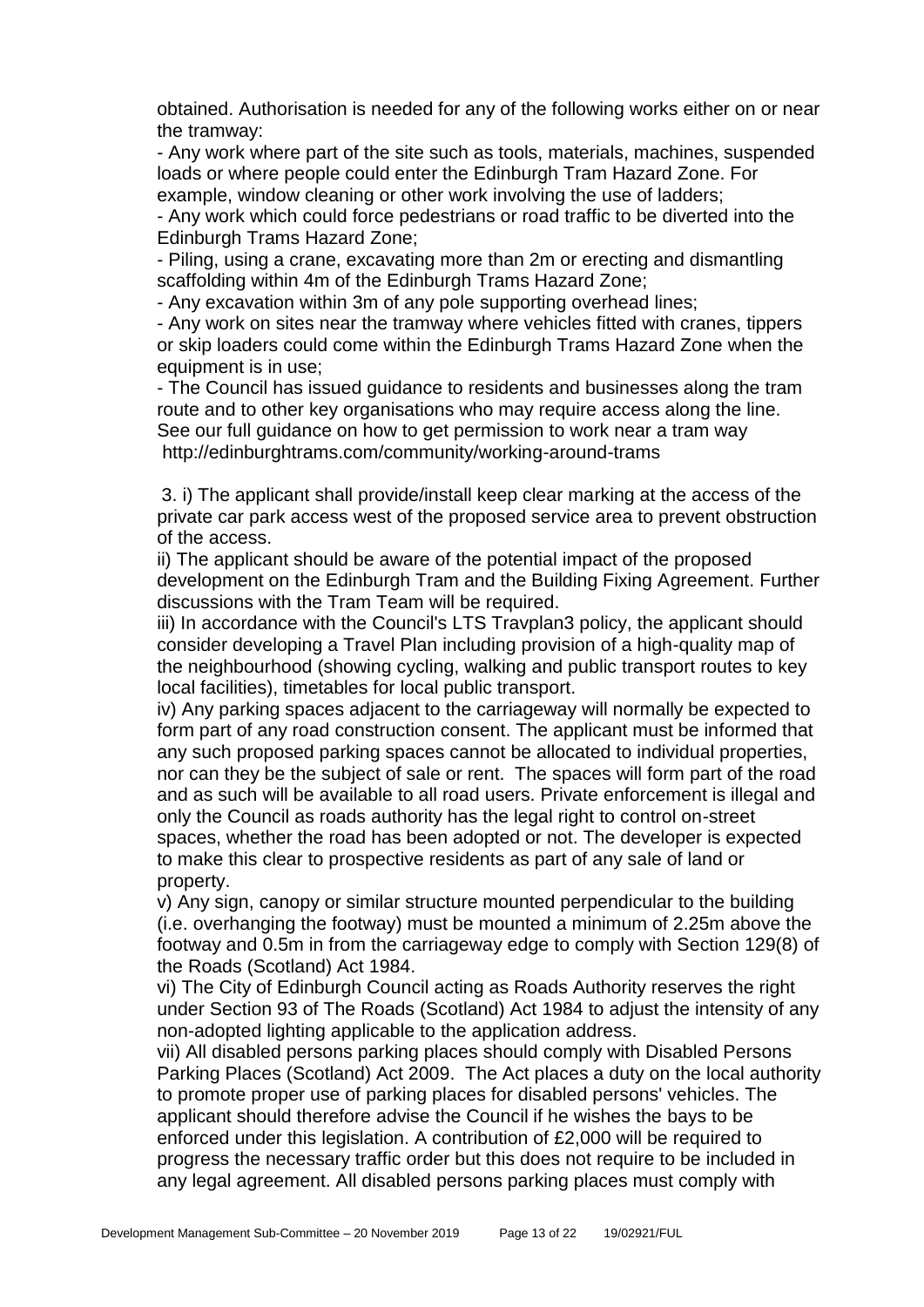Traffic Signs Regulations and General Directions 2016 regulations or British Standard 8300:2009 as approved.

viii) Electric vehicle charging outlets should be considered for this development including dedicated parking spaces with charging facilities and ducting and infrastructure to allow electric vehicles to be readily accommodated in the future.

4. i) It should be noted that when designing the exhaust ducting, Heating, ventilation and Air Conditioning (HVAC) good duct practice should be implemented to ensure that secondary noise is not generated by turbulence in the duct system. It is recommended that the HVAC Engineer employed to undertake the work, undertakes the installation with due cognisance of the Chartered Institute of Building Services Engineers (CIBSE) and American Society of Heating, Refrigerating and Air-Conditioning Engineers (ASHRAE) Guidance

ii) If an energy centre or centralised boilers are proposed, the applicant will need to ensure that information is submitted and if required a supporting chimney height calculation as per the Clean Air Act which is anything above 366Kw. The Pollution Prevention and Control (Scotland) Regulations 2012 were amended in December 2017 to transpose the requirements of the Medium Combustion Plant Directive (MCPD -Directive (EU) 2015/2193 of 25 November 2015 on the limitation of emissions of certain pollutants into the air from medium combustion plants). The purpose of the MCPD is to improve air quality. All combustion plant between 1 and 50 MW (net rated thermal input) will have to register or have a permit from SEPA. Environmental Protection will require that secondary abatement technology is incorporated into any plant above 1MW (accumulate assessment).

## **Financial impact**

## **4.1 The financial impact has been assessed as follows:**

The application is subject to a legal agreement for developer contributions.

## **Risk, Policy, compliance and governance impact**

**5.1** Provided planning applications are determined in accordance with statutory legislation, the level of risk is low.

## **Equalities impact**

#### **6.1 The equalities impact has been assessed as follows:**

The application has been assessed and has no impact in terms of equalities or human rights.

## **Sustainability impact**

#### **7.1 The sustainability impact has been assessed as follows:**

This application is not subject to the sustainability requirements of the Edinburgh Design Guidance.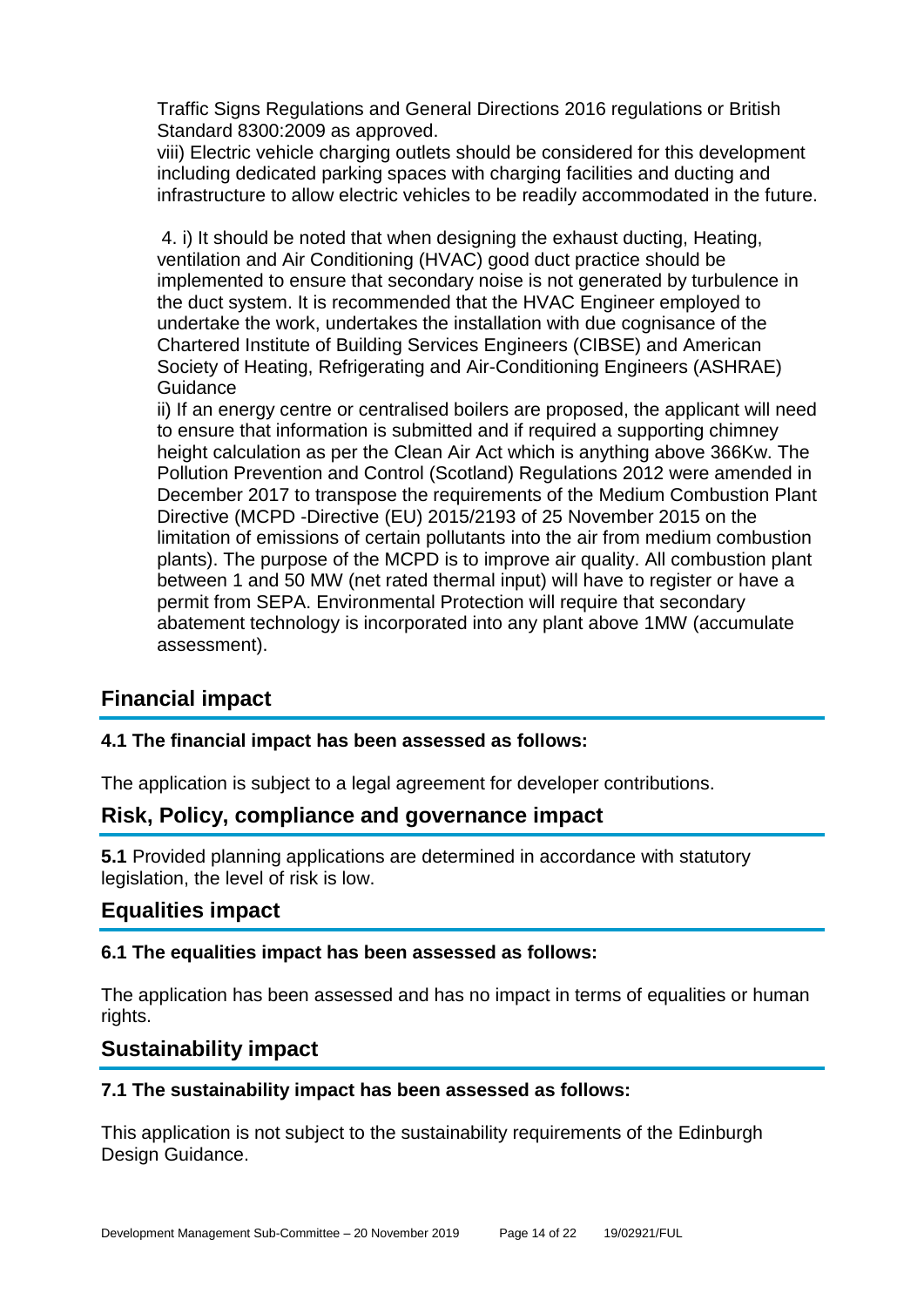## **Consultation and engagement**

#### **8.1 Pre-Application Process**

Pre-application discussions took place on this application.

#### **8.2 Publicity summary of representations and Community Council comments**

The application was advertised on 5 July 2019. A total of 48 representations were received objecting to the proposals, including representations from a Member of Parliament, two Members of the Scottish Parliament, the Architectural Heritage Society of Scotland and the Cockburn Association.

A full assessment of the representations can be found in the main report in the Assessment Section.

## **Background reading/external references**

- To view details of the application go to
- [Planning and Building Standards online services](https://citydev-portal.edinburgh.gov.uk/idoxpa-web/search.do?action=simple&searchType=Application)
- [Planning guidelines](http://www.edinburgh.gov.uk/planningguidelines)
- [Conservation Area Character Appraisals](http://www.edinburgh.gov.uk/characterappraisals)
- [Edinburgh Local Development Plan](http://www.edinburgh.gov.uk/localdevelopmentplan)
- **[Scottish Planning Policy](http://www.scotland.gov.uk/Topics/Built-Environment/planning/Policy)**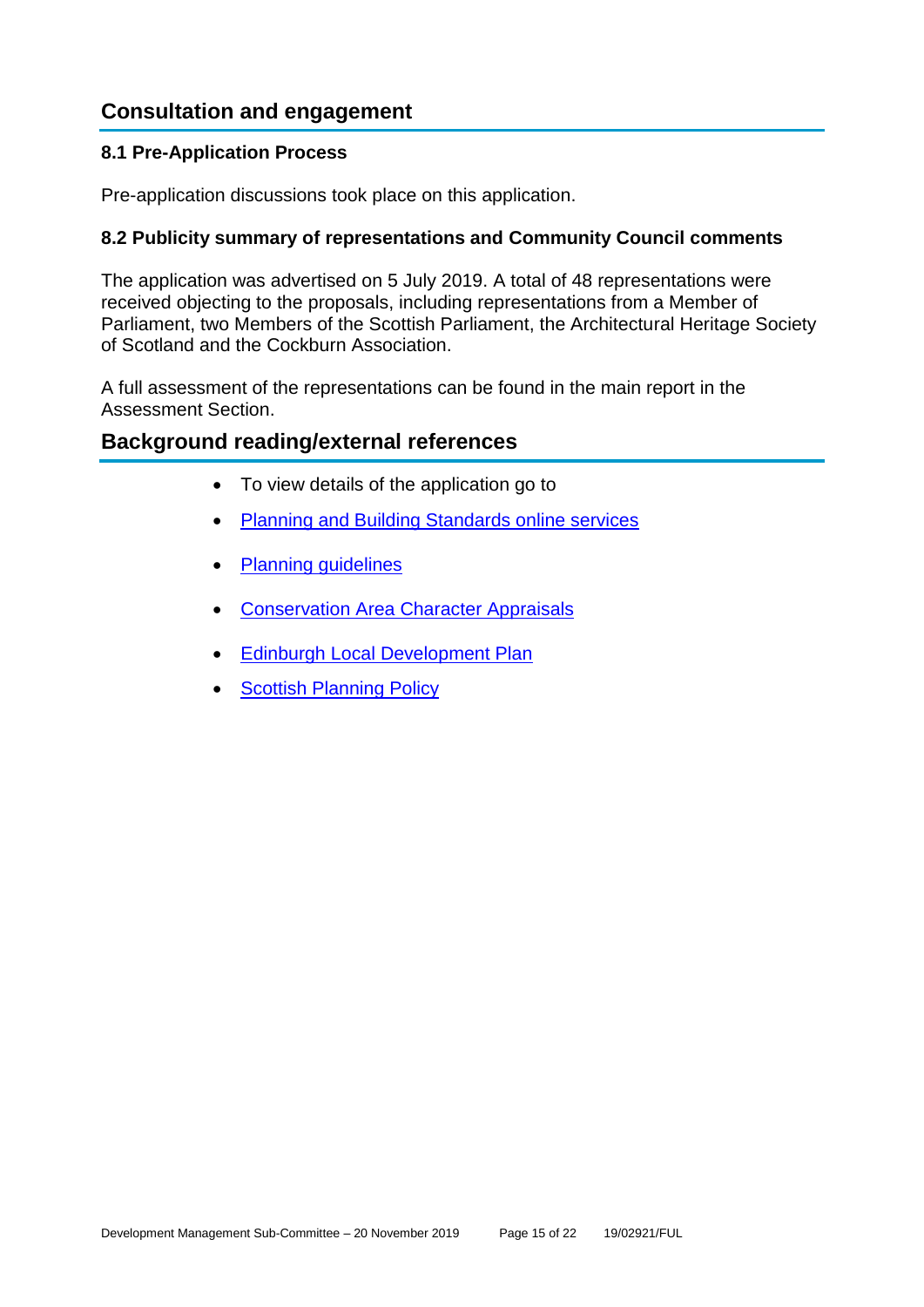| <b>Statutory Development</b><br><b>Plan Provision</b> | The site is within the City Centre, Old and New Towns<br>of Edinburgh World Heritage Site and Old Town<br>Conservation Area as defined by the Edinburgh Local<br>Development Plan. |
|-------------------------------------------------------|------------------------------------------------------------------------------------------------------------------------------------------------------------------------------------|
| Date registered                                       | 18 June 2019                                                                                                                                                                       |
| <b>Drawing numbers/Scheme</b>                         | 01, 02, 03A, 04 - 13 + 14A - 23A,                                                                                                                                                  |
|                                                       | Scheme 2                                                                                                                                                                           |

**David R. Leslie** Chief Planning Officer PLACE The City of Edinburgh Council

Contact: Clare Macdonald, Senior Planning Officer E-mail:clare.macdonald@edinburgh.gov.uk Tel:0131 529 6121

## **Links - Policies**

#### **Relevant Policies:**

#### **Relevant policies of the Local Development Plan.**

LDP Policy Env 3 (Listed Buildings - Setting) identifies the circumstances in which development within the curtilage or affecting the setting of a listed building will be permitted.

LDP Policy Env 6 (Conservation Areas - Development) sets out criteria for assessing development in a conservation area.

LDP Policy Env 1 (World Heritage Site) protects the quality of the World Heritage Site and its setting.

LDP Policy Des 1 (Design Quality and Context) sets general criteria for assessing design quality and requires an overall design concept to be demonstrated.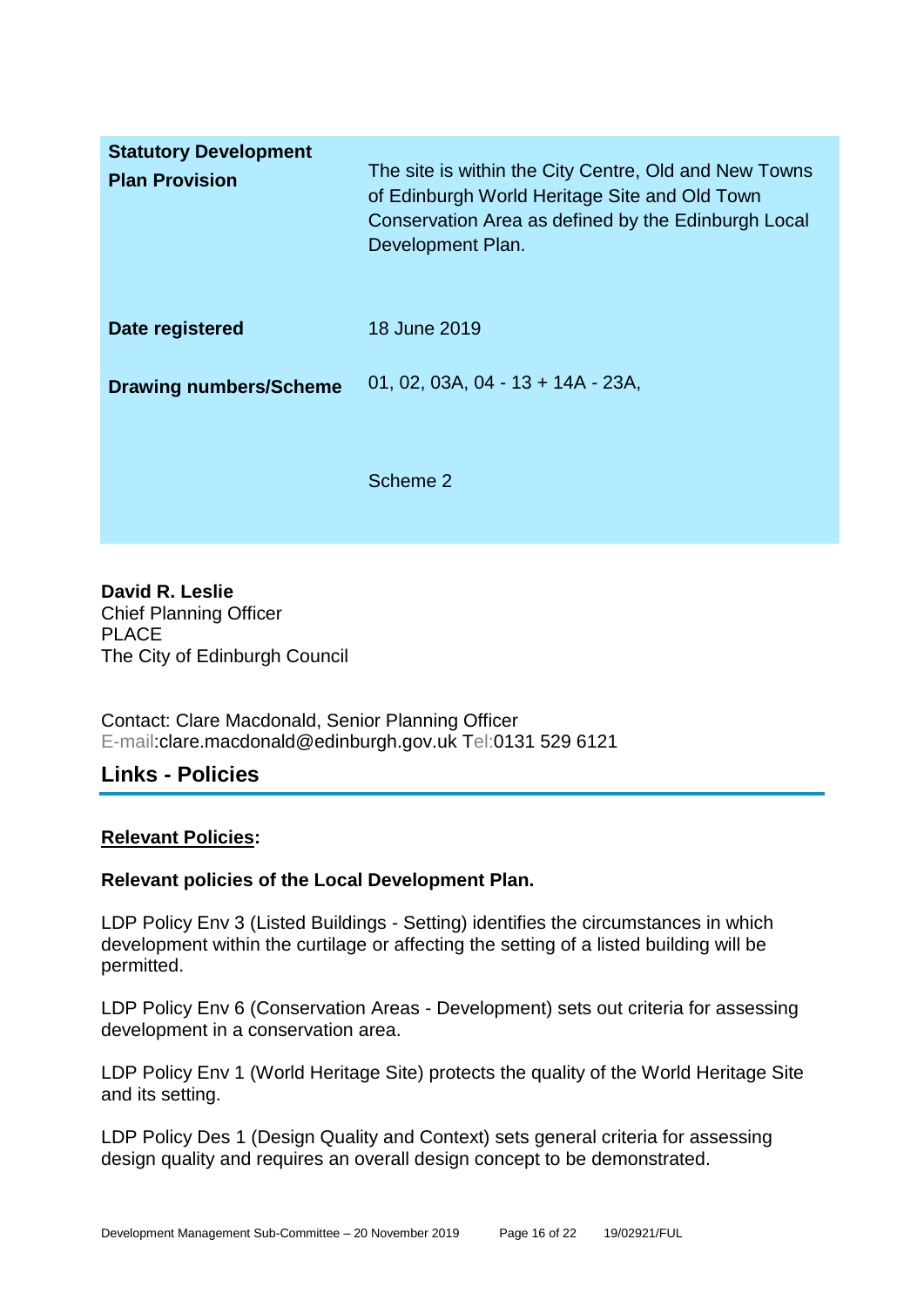LDP Policy Des 3 (Development Design - Incorporating and Enhancing Existing and Potential Features) supports development where it is demonstrated that existing and potential features have been incorporated into the design.

LDP Policy Des 4 (Development Design - Impact on Setting) sets criteria for assessing the impact of development design against its setting.

LDP Policy Des 5 (Development Design - Amenity) sets criteria for assessing amenity.

LDP Policy Env 9 (Development of Sites of Archaeological Significance) sets out the circumstances in which development affecting sites of known or suspected archaeological significance will be permitted.

LDP Policy Tra 2 (Private Car Parking) requires private car parking provision to comply with the parking levels set out in Council guidance, and sets criteria for assessing lower provision.

LDP Policy Del 1 (Developer Contributions and Infrastructure Delivery) identifies the circumstances in which developer contributions will be required.

LDP Policy Tra 3 (Private Cycle Parking) requires cycle parking provision in accordance with standards set out in Council guidance.

LDP Policy Tra 4 (Design of Off-Street Car and Cycle Parking) sets criteria for assessing design of off-street car and cycle parking.

#### **Relevant Non-Statutory Guidelines**

**Non-statutory guidelines** 'LISTED BUILDINGS AND CONSERVATION AREAS' provides guidance on repairing, altering or extending listed buildings and unlisted buildings in conservation areas.

**Non-Statutory guidelines** Edinburgh Design Guidance supports development of the highest design quality and that integrates well with the existing city. It sets out the Council's expectations for the design of new development, including buildings, parking, streets and landscape, in Edinburgh.

Draft Developer Contributions and Infrastructure Delivery SG sets out the approach to infrastructure provision and improvements associated with development.

**The New Town Conservation Area Character Appraisal** states that the area is typified by the formal plan layout, spacious stone built terraces, broad streets and an overall classical elegance. The buildings are of a generally consistent three storey and basement scale, with some four storey corner and central pavilions.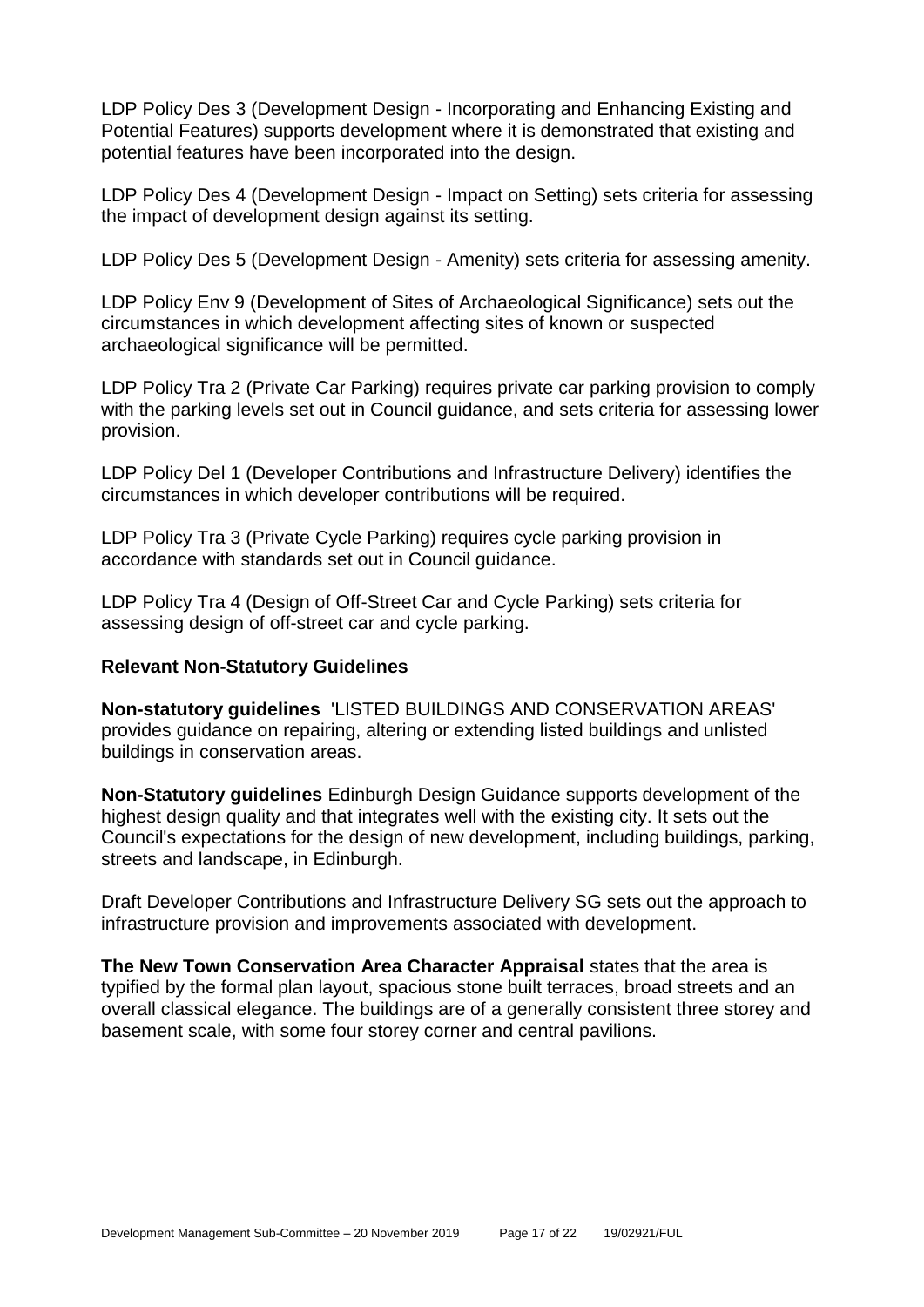# **Appendix 1**

**Application for Planning Permission 19/02921/FUL At 7 - 8 Clifton Terrace, Edinburgh, EH12 5DR Proposed extension to the rear of the existing Haymarket Hub Hotel, comprising 47 additional bed rooms, a new kitchen and dining space and back of house facilities (as amended).**

## **Consultations**

#### **Archaeology**

*The Haymarket Hub Hotel was originally constructed as offices in 1969. Located opposite the Victorian Haymarket Railway Station it lies within the western limits of the New Town and Edinburgh's UNESCO World Heritage Site. Historically the site overlies the site of the settlement of South Coates. Little is known of the origins of this settlement however Stuart Harris mentions it as first being mention in 1581 as cottages belonging to Holyrood Abbey. It is therefore possible that settlement in this area may stretch back into the medieval period.* 

*The first edition OS map (see below) shows the settlement as comprising a range of cottages running north south across the sites eastern half, with South Coates House and gardens neighbouring to the west. The whole area was extensively developed during the 1890's with the earlier buildings demolished to make way for the New Town, resulting in the construction of Mews buildings to the rear and a large Spirit Warehouse across the front two thirds.*

*As such the site has been identified as containing occurring within and area of archaeological and historic significance both in terms of buried archaeology dating back to the medieval period. Accordingly, this application must be considered under terms Scottish Government's Our Place in Time (OPIT), Scottish Planning Policy (SPP) and Historic Environment Scotland Policy Statement (HESPS) 2016 and CEC's Edinburgh Local Development Plan (2016) Policies ENV8 & ENV9. The aim should be to preserve archaeological remains in situ as a first option, but alternatively where this is not possible, archaeological excavation or an appropriate level of recording may be an acceptable alternative.*

*Although the site has been impacted by modern (20tth century) development, the proposals will require significant ground-breaking works, which could reveal significant remains associated with the development of both the medieval village of South Coates and Victorian Haymarket. It is therefore essential that an archaeological programme of work is undertaken prior to development in order, to fully excavate, record and analyse any surviving archaeological remains affected.*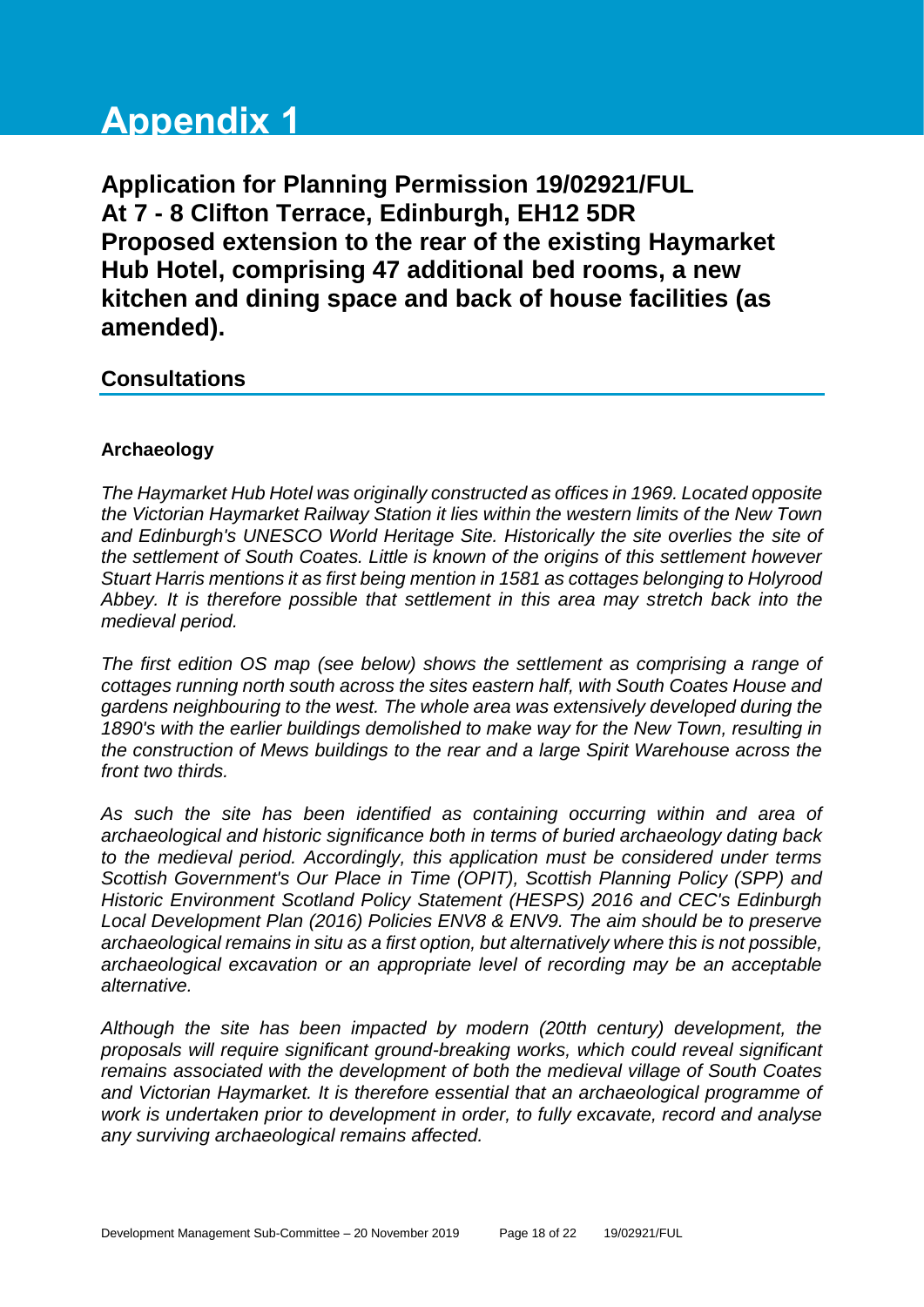*In consented it is essential therefore that a condition be applied to any consent if granted to secure this programme of archaeological works based upon the following CEC condition;*

*'No demolition/development shall take place on the site until the applicant has secured the implementation of a programme of archaeological work (excavation, analysis & reporting, publication, public engagement) in accordance with a written scheme of investigation which has been submitted by the applicant and approved by the Planning Authority.'* 

*The work must be carried out by a professional archaeological organisation, either working to a brief prepared by CECAS or through a written scheme of investigation submitted to and agreed by CECAS for the site. Responsibility for the execution and resourcing of the programme of archaeological works and for the archiving and appropriate level of publication of the results lies with the applicant.*

#### **Environmental Protection**

*The proposed development is an extension to the existing Haymarket Hub Hotel including bedrooms, a new kitchen, dining and other ancillary accommodation. The extension is separated into two sections, one extending over 2 storeys, and the other extending over 9 storeys. New building services plant will be located on the existing hotel roof and on the roof of the 9-storey extension. Due to the location of the proposed extension, the number of car parking spaces will be reduced by 7, leaving a total of 15 parking spaces at the rear of the hotel.*

*The site is bounded to the south by Clifton Terrace, to the west by dwellings on Rosebery Crescent, and to the north by existing car parking areas and Rosebery Crescent Lane.*

*The applicant has submitted a supporting noise impact assessment. This has assessed the likely impacts additional plant and delivery noise will have on the surrounding amenity. The noise impact assessment has concluded tat there will be no adverse impacts from either plant or deliveries and Environmental Protection accept these findings.* 

*The applicant has also submitted details highlighting that the kitchen flue will terminate at a high level. Environmental protection shall recommend a condition is attached regarding this.*

*If you are proposing an energy centre or centralised boilers you will need to ensure that information is submitted and if required a supporting chimney height calculation as per the Clean Air Act which is anything above 366Kw. The Pollution Prevention and Control (Scotland) Regulations 2012 were amended in December 2017 to transpose the requirements of the Medium Combustion Plant Directive (MCPD -Directive (EU) 2015/2193 of 25 November 2015 on the limitation of emissions of certain pollutants into the air from medium combustion plants). The purpose of the MCPD is to improve air quality. All combustion plant between 1 and 50 MW (net rated thermal input) will have to*  register or have a permit from SEPA. Environmental Protection will require that *secondary abatement technology is incorporated into any plant above 1MW (accumulate assessment).*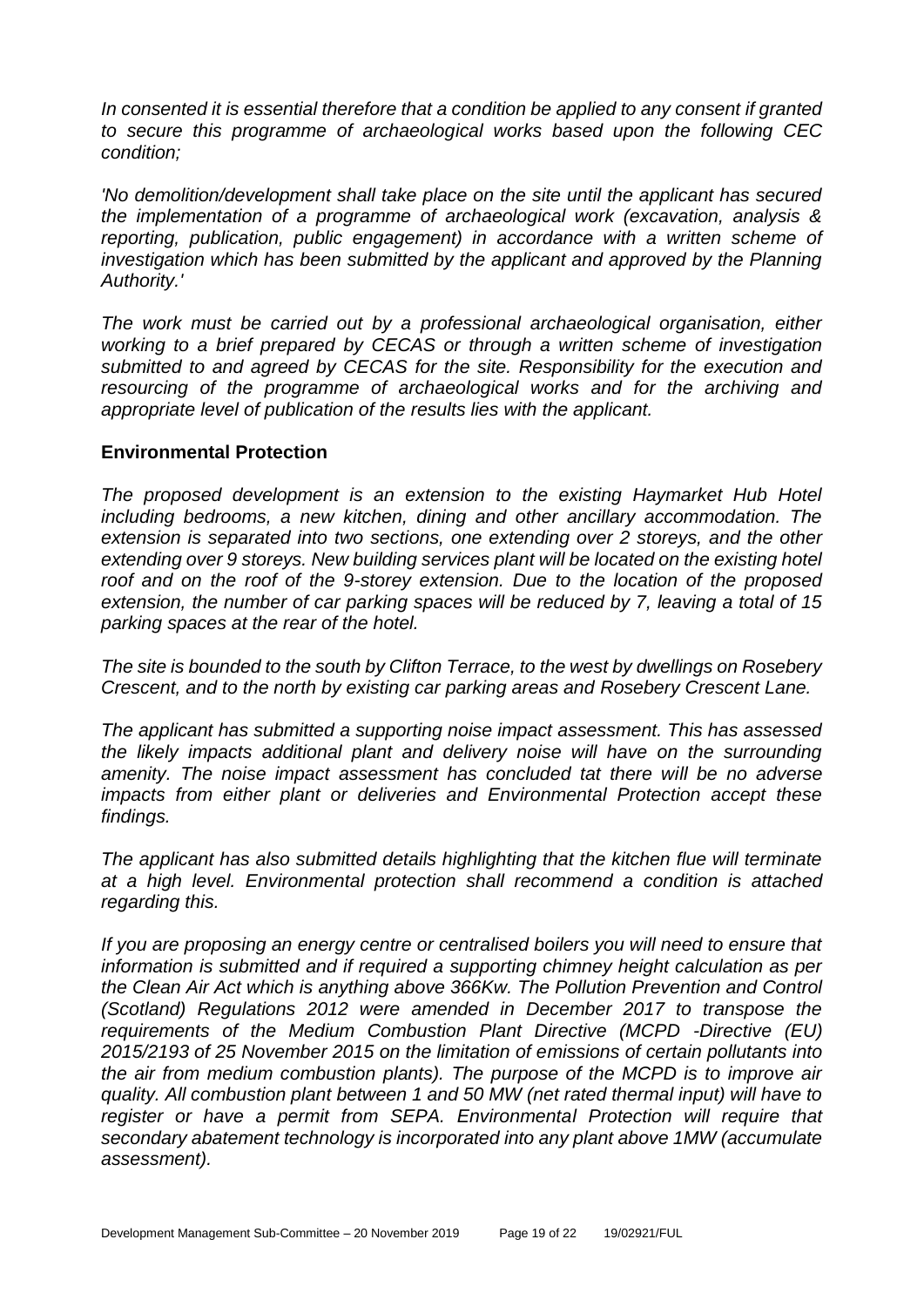*Environmental Assessment has no objections to this proposed development subject to the following conditions being put on any planning permission given;*

*1. Prior to the use being taken up, the extract flue and ventilation system, capable of 30 air changes per hour, as show on drawing no. E1854 (PL)011 P02 dated 16/01/2019 shall be implemented.*

#### *Informative*

*It should be noted that when designing the exhaust ducting, Heating, ventilation and Air Conditioning (HVAC) good duct practice should be implemented to ensure that secondary noise is not generated by turbulence in the duct system. It is recommended that the HVAC Engineer employed to undertake the work, undertakes the installation with due cognisance of the Chartered Institute of Building Services Engineers (CIBSE) and American Society of Heating, Refrigerating and Air-Conditioning Engineers (ASHRAE) Guidance.*

#### **Roads Authority**

*No objections to the application subject to the following being included as conditions or informatives as appropriate:*

*1. Contribute the sum of £152,1211 (based on 47 bed hotel extension in Zone 1) to the Edinburgh Tram in line with the approved Tram Line Developer Contributions report. The sum to be indexed as appropriate and the use period to be 10 years from date of payment;*

*2. 5 Cycle parking spaces required for the proposed extension in Zone 1.*

*3. 1 motorcycle spaces required for the proposed extension in Zone 1.*

*4. The applicant to provide/install keep clear marking at the access of the private car park access west of the proposed service area to prevent obstruction of the access.*

*5. The applicant should be aware of the potential impact of the proposed development on the Edinburgh Tram and the Building Fixing Agreement. Further discussions with the Tram Team will be required;*

*6. In accordance with the Council's LTS Travplan3 policy, the applicant should consider developing a Travel Plan including provision of a high-quality map of the neighbourhood (showing cycling, walking and public transport routes to key local facilities), timetables for local public transport;*

*7. Any parking spaces adjacent to the carriageway will normally be expected to form part of any road construction consent. The applicant must be informed that any such proposed parking spaces cannot be allocated to individual properties, nor can they be the subject of sale or rent. The spaces will form part of the road and as such will be available to all road users. Private enforcement is illegal and only the Council as roads authority has the legal right to control on-street spaces, whether the road has been adopted or not. The developer is expected to make this clear to prospective residents as part of any sale of land or property;*

*8. Any sign, canopy or similar structure mounted perpendicular to the building (i.e. overhanging the footway) must be mounted a minimum of 2.25m above the footway and 0.5m in from the carriageway edge to comply with Section 129(8) of the Roads (Scotland) Act 1984;*

9. The City of Edinburgh Council acting as Roads Authority reserves the right under *Section 93 of The Roads (Scotland) Act 1984 to adjust the intensity of any non-adopted lighting applicable to the application address.*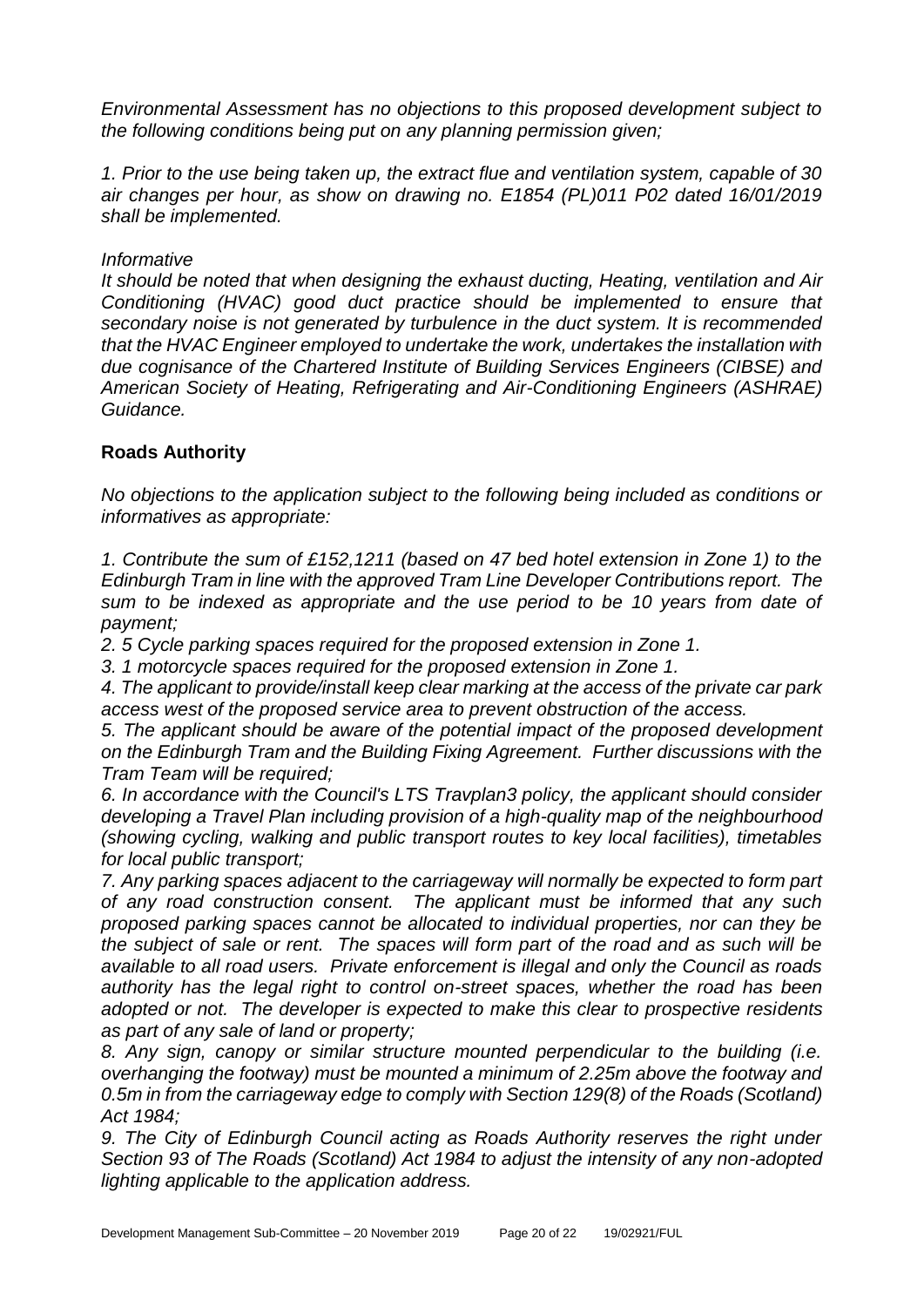10. All disabled persons parking places should comply with Disabled Persons Parking *Places (Scotland) Act 2009. The Act places a duty on the local authority to promote proper use of parking places for disabled persons' vehicles. The applicant should therefore advise the Council if he wishes the bays to be enforced under this legislation. A contribution of £2,000 will be required to progress the necessary traffic order but this does not require to be included in any legal agreement. All disabled persons parking places must comply with Traffic Signs Regulations and General Directions 2016 regulations or British Standard 8300:2009 as approved;*

*11. Electric vehicle charging outlets should be considered for this development including dedicated parking spaces with charging facilities and ducting and infrastructure to allow electric vehicles to be readily accommodated in the future;*

#### *Note:*

a) The existing service area is reduced on the lower ground floor level. This could *potentially increase obstruction of the residential access to the immediate west of the service bay area of the hotel.*

*b) The existing parking is reduced from 22 to 15 and complies with the Council's parking standards in Zone 1*

*c) The survey results show an average week day HGV service trips of 5 and 4 respectively for the hotel and the restaurant/bar.*

*d) The City of Edinburgh Council plans for the East to West cycle link will mean that all vehicles will require to approach the delivery area, or rear car park entrance from the north of Rosebery Crescent, however will continue to be able to exit towards both the north or south on Rosebery Crescent.*

#### *TRAMS - Important Note:*

*The proposed site is on or adjacent to the operational Edinburgh Tram. An advisory note should be added to the decision notice, if permission is granted, noting that it would be desirable for the applicant to consult with the tram team regarding construction timing. This is due to the potential access implications of construction / delivery vehicles and likely traffic implications as a result of diversions in the area which could impact delivery to, and works at, the site. Tram power lines are over 5m above the tracks and do not pose a danger to pedestrians and motorists at ground level or to those living and working in the vicinity of the tramway. However, the applicant should be informed that there are potential dangers and, prior to commencing work near the tramway, a safe method of working must be agreed with the Council and authorisation to work obtained. Authorisation is needed for any of the following works either on or near the tramway:*

*- Any work where part of the site such as tools, materials, machines, suspended loads or where people could enter the Edinburgh Tram Hazard Zone. For example, window cleaning or other work involving the use of ladders;*

*- Any work which could force pedestrians or road traffic to be diverted into the Edinburgh Trams Hazard Zone;*

*- Piling, using a crane, excavating more than 2m or erecting and dismantling scaffolding within 4m of the Edinburgh Trams Hazard Zone;*

*- Any excavation within 3m of any pole supporting overhead lines;*

*- Any work on sites near the tramway where vehicles fitted with cranes, tippers or skip loaders could come within the Edinburgh Trams Hazard Zone when the equipment is in use;*

*- The Council has issued guidance to residents and businesses along the tram route and to other key organisations who may require access along the line.* 

*See our full guidance on how to get permission to work near a tram way*